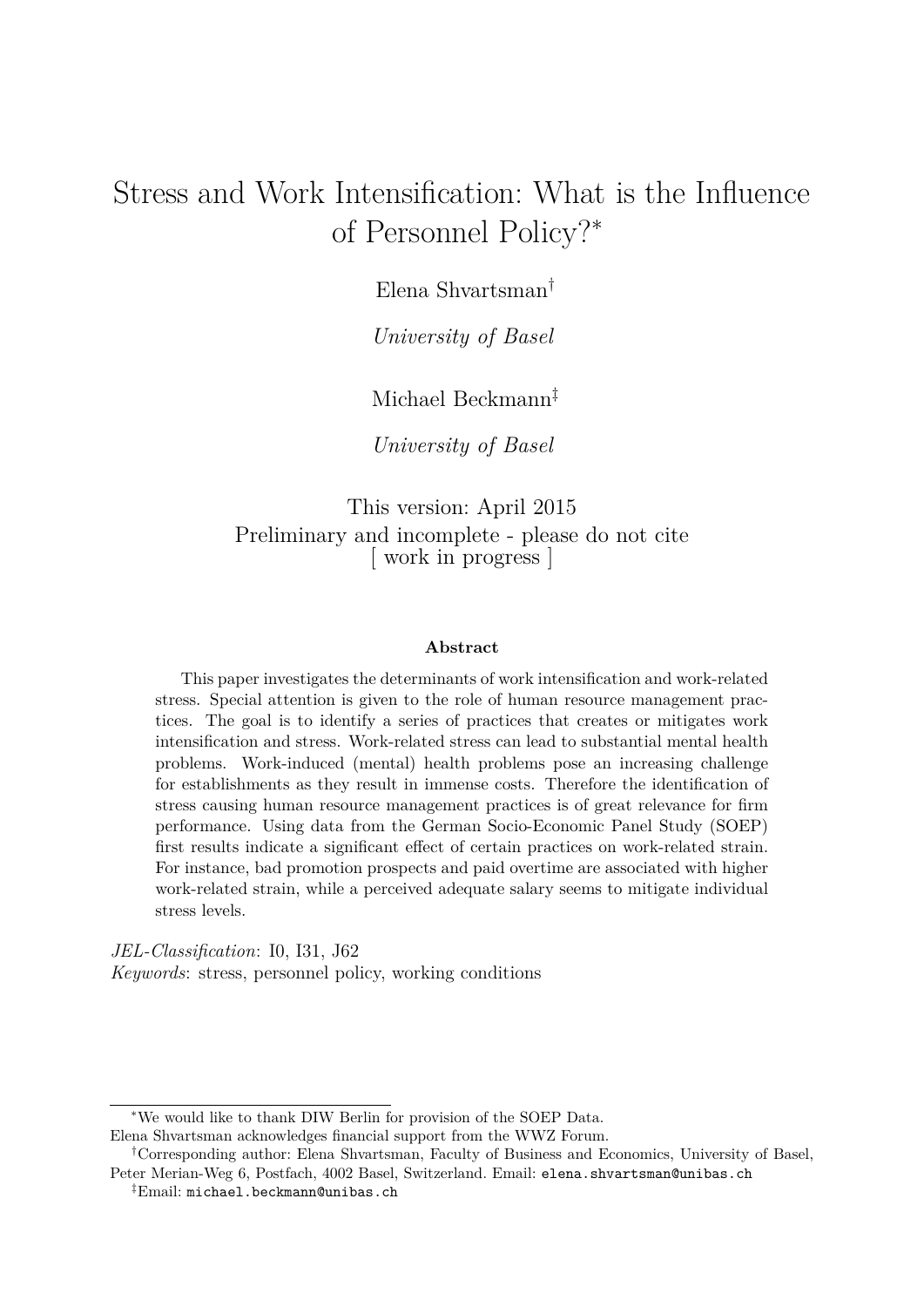### **1 Introduction**

Work-relations have dramatically changed in most industrialized countries since the 1990ies. Increasing competition and technological change pose high flexibility demands on establishments and employees. The latter are increasingly confronted with rising job demands in both quantitative (multitasking, job enlargement) and qualitative (job enrichment) regards as well as flexible working contracts and time arrangements [\(Green,](#page-13-0) [2004\)](#page-13-0). Although this development may bring about advantages from an employee's perspective, work-related stress is on the rise as various official numbers indicate. For instance about 10% of the European working age population with health problems reports to suffer most from mental health problems [\(Oortwijn et al.,](#page-14-0) [2011\)](#page-14-0). In general, work-related stress can lead to substantial mental health problems such as depression and burnout (e.g. [Béjean](#page-13-1) [and Sultan-Taïeb,](#page-13-1) [2005\)](#page-13-1). The resulting costs (e.g. [Scharnhorst,](#page-14-1) [2012\)](#page-14-1) pose an increasing challenge on establishments as mentally ill employees are less productive and have higher absenteeism rates (e.g. [Lerner and Henke,](#page-14-2) [2008;](#page-14-2) [Rost et al.,](#page-14-3) [2004\)](#page-14-3). Thus, establishments are confronted with the question, to what extent they contribute to their employees' stress. In this paper we investigate, (*i*) which human resource practices increase or mitigate stress levels, and (*ii*) if there are human resource practices that have a stronger effect when combined into a bundle. We regard the identification of such practices and practice bundles as of great relevance for firm performance.

The theoretical framework of this work is given by the Job Demand-Control (JDC) model [\(Karasek,](#page-13-2) [1979\)](#page-13-2) and the Effort-Reward Imbalance (ERI) model [\(Siegrist,](#page-14-4) [1996\)](#page-14-4). Both models predict that an unfavourable combination of workload and responsibility or reward is detrimental to an individual's health.

In line with these theories we assume that human resource management practices that are associated with a heavy workload and low rewards lead to higher individual stress levels. At the same time we expect to see a stress mitigating effect of human resource practices that increase a worker's perception of job control. Also, we expect that a positive reward situation rather mitigates an individual's stress perception, while the opposite should be true for low rewards.

While a vast body of literature from the fields of medicine, psychology, sociology, and organizational behaviour deals with the effects of working conditions on stress, economists have so far mainly delivered contributions targeting the effects of job satisfaction on stress and health (e.g. [Fischer and Sousa-Poza,](#page-13-3) [2009\)](#page-13-3). Some of these (e.g. [Kleibrink,](#page-13-4) [2014\)](#page-13-4) have paid attention to the underlying drivers concerning job characteristics comparable to human resource practices like for instance working hours. Furthermore, several studies deal with the effects of (undesired long) working hours on health and well-being (e.g. [Bell et](#page-13-5) [al.,](#page-13-5) [2012;](#page-13-5) [Kugler et al.,](#page-14-5) [2014;](#page-14-5) [Wooden et al.,](#page-15-0) [2009\)](#page-15-0). For instance, [Bell et al.](#page-13-5) [\(2012\)](#page-13-5) find evidence of a negative effect of so called 'overwork' (i.e. a positive difference between actual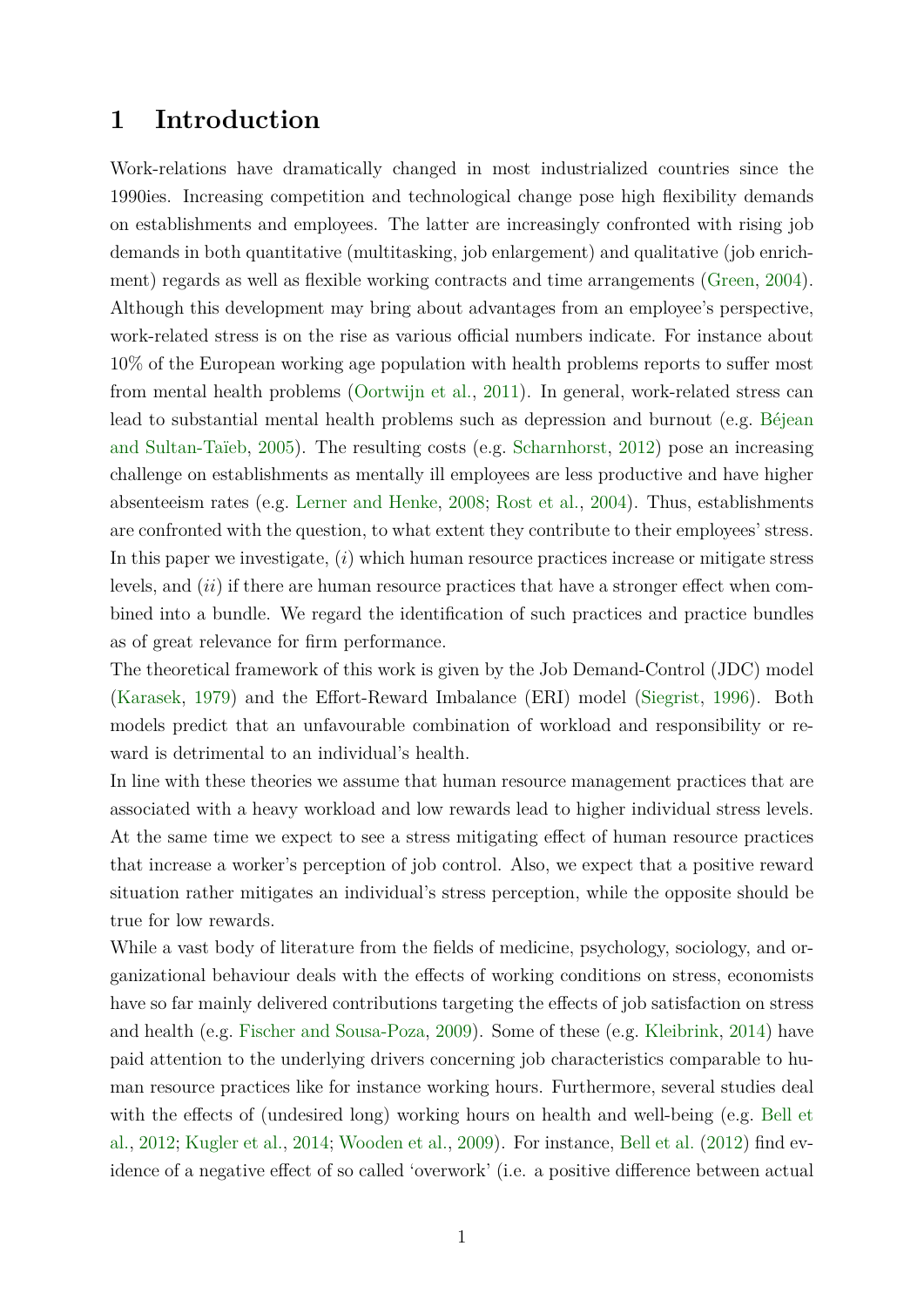and desired working hours) on individuals' subjective health (satisfaction with current health). Lastly, only a few studies have analysed particular personnel policy measures and resulting stress/health outcomes. For instance [Johnston and Lee](#page-13-6) [\(2013\)](#page-13-6) and [Boyce](#page-13-7) [and Oswald](#page-13-7) [\(2012\)](#page-13-7) focus on the effects of promotions on health, and [Nijp et al.](#page-14-6) [\(2012\)](#page-14-6) analyse the effect of work time control on stress and well-being.

This paper contributes in a twofold way to the existing literature. First, most related studies focus on single personnel policy measures (e.g. [Johnston and Lee,](#page-13-6) [2013;](#page-13-6) [Boyce](#page-13-7) [and Oswald,](#page-13-7) [2012\)](#page-13-7), while we focus on an entire bundle of personnel policy measures. Second, most studies dealing with work-related stress are conducted using small data samples (e.g. [van der Doef and Maes,](#page-15-1) [1999](#page-15-1) and [Häusser et al.,](#page-13-8) [2010](#page-13-8) for reviews concerning the JDC model or [van Vegchel et al.,](#page-15-2) [2005](#page-15-2) for a review on the ERI model). On the contrary, we aim to answer the proposed questions utilizing a large representative household data set. Moreover, the data are collected on the individual level allowing to control for an individual's socio-economic background, which permits a better disentanglement of workrelated and private stress triggers.

The remainder of this paper is structured as follows. In Section [2](#page-2-0) we briefly summarize the theoretical considerations of this paper. In Section [3](#page-3-0) we present the data and our key variables. Section [4](#page-8-0) continues with our empirical strategy. In Section [5,](#page-9-0) we present and discuss our estimation results before Section [6](#page-11-0) concludes.

## <span id="page-2-0"></span>**2 Theoretical considerations**

The JDC model's [\(Karasek,](#page-13-2) [1979\)](#page-13-2) basic implication is that individuals feel overloaded when there is a disproportion between workplace requirements (job demand) and worker autonomy (job control), which results in so called job strain. The posed demands are the job stressors or the work-load, and the job control is the decision latitude an individual has over its activities. The model's postulation is that a relatively low level of control compared to high demands will result in mental strain, while a high level of demand combined with high decision latitude is described as an active job that leads to an adaptation to the situation by means of developing new behavioural patterns. Van Doef and Maes [\(1999\)](#page-15-1) distinguish two hypotheses in their review of the JDC model. The more restrictive 'strain' hypotheses according to which high demand results in work-related 'strain' and the more relaxed 'buffer' hypotheses that allows for 'buffering' the negative effects of demand on health by a higher decision latitude. While a large share of the reviewed studies supports the 'strain' hypothesis, evidence is rather mixed for the 'buffer' hypothesis. Of particular interest for our research is that high job-demand is usually associated with a higher probability of burnout and lower job-related psychological well-being.

Similarly, the ERI model [\(Siegrist,](#page-14-4) [1996\)](#page-14-4) states that an imbalance between the costs and gains of a job leads to stress, i.e. the combination of low reward (e.g. bad promotion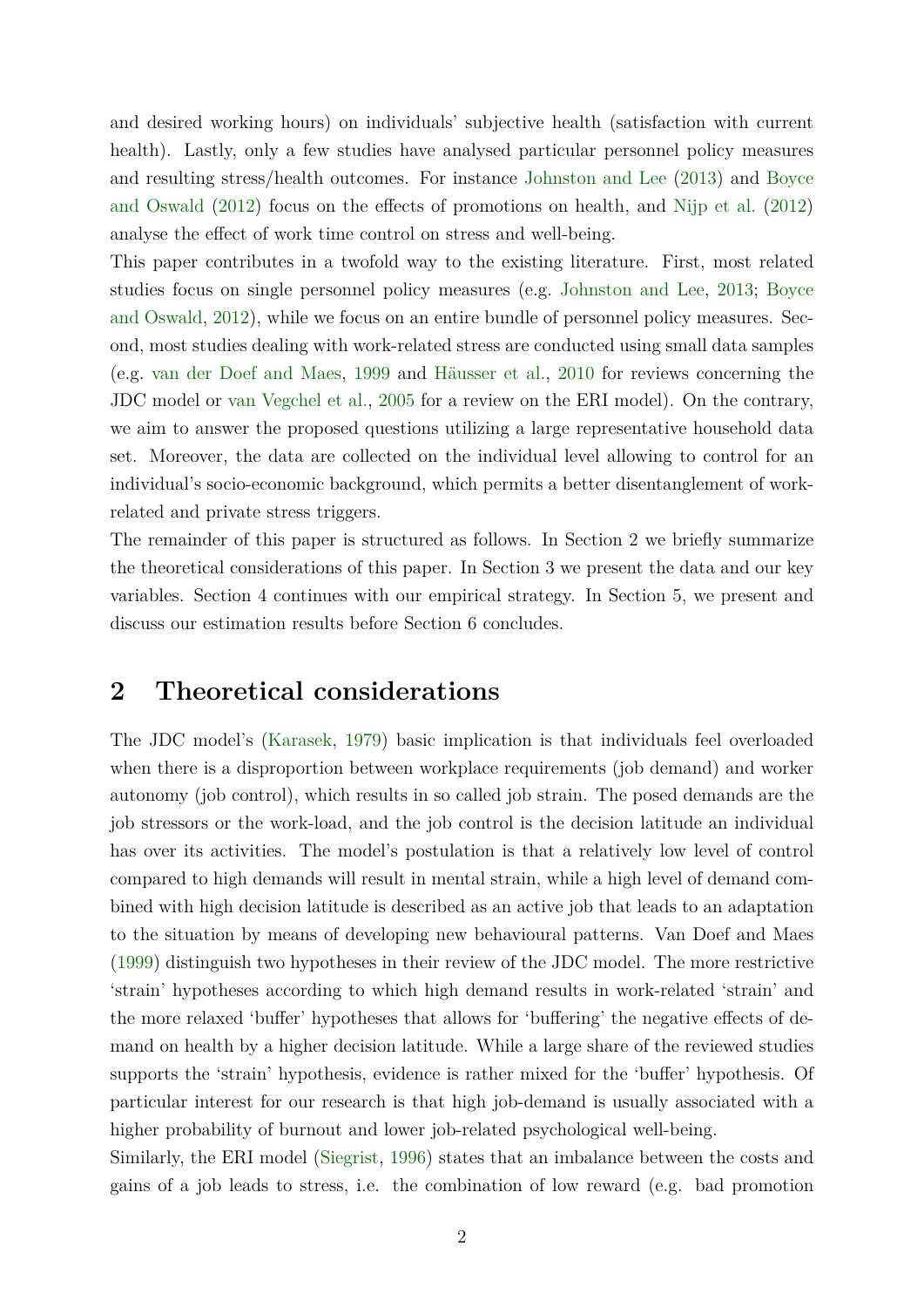opportunities) and high effort (e.g. high workload) is particularly unfavourable to an individual's health. Initially developed to explain distress that is related to cardiovascular diseases the model's application has been extended to behavioural and psychological outcomes (see e.g. [van Vegchel et al.,](#page-15-2) [2005](#page-15-2) for a review). The ERI model distinguishes between extrinsic (situation-specific) and intrinsic (person-specific) dimensions, called 'effort' and 'overcommitment'. An individual's effort is determined by extrinsic factors like job-demand and obligations, while rewards are transmitted through money, esteem, and status control respectively security/career opportunities. The intrinsic component, overcommitment, depicts how an individual perceives his effort/reward situation thereby influencing health outcomes indirectly. Furthermore, an 'overcommitted' person tends to work too much and therefore suffers from exhaustion.

## <span id="page-3-0"></span>**3 Data, variables and hypotheses**

The analysis is conducted using data from the German Socio-Economic Panel (SOEP).[1](#page-3-1) The SOEP is an annual longitudinal survey conducted since 1984. Each year covers about 22,000 individuals living in about 12,000 private households. The SOEP questionnaires contain a wide range of individual and job-related characteristics, including variables on health and individual well-being.<sup>[2](#page-3-2)</sup> However, while 'basic' variables like the socio-economic factors or an individual's wage are surveyed every year, a lot of additional information is only included on a bi-annual or even less regular basis.

In order to examine the relationship between work-related stress and human resource management practices we rely on the SOEP waves 2006 and 2011 since a shortened version of the ERI questionnaire consisting of 16 items [\(Siegrist et al.,](#page-15-3) [2009\)](#page-15-3) is included in these waves. The questionnaire contains three items on effort, seven items on reward, and six items on overcommitment (see Appendix [A.2\)](#page-21-0). We use the effort and the overcommitment items to construct our dependent variables, while individual items of the reward questionnaire are included as explanatory variables into the analysis.

Our analysis is restricted to workers aged between 18 and 65 and employed in the private or public sector. Furthermore, self-employed individuals,<sup>[3](#page-3-3)</sup> individuals enrolled in army or civil service and apprentices are excluded from the sample. Additionally, individuals who earn less than  $400\epsilon$  per month (so called 'mini-jobbers') are not taken into account.

<span id="page-3-1"></span><sup>&</sup>lt;sup>1</sup>More specifically, we use the SOEPlong v28 dataset.

<span id="page-3-3"></span><span id="page-3-2"></span><sup>2</sup>For more detailed information about the SOEP, see [Wagner et al.](#page-15-4) [\(2007\)](#page-15-4).

<sup>3</sup>Self-employed individuals are excluded because they are by definition not subject to any employer's personnel policy measures.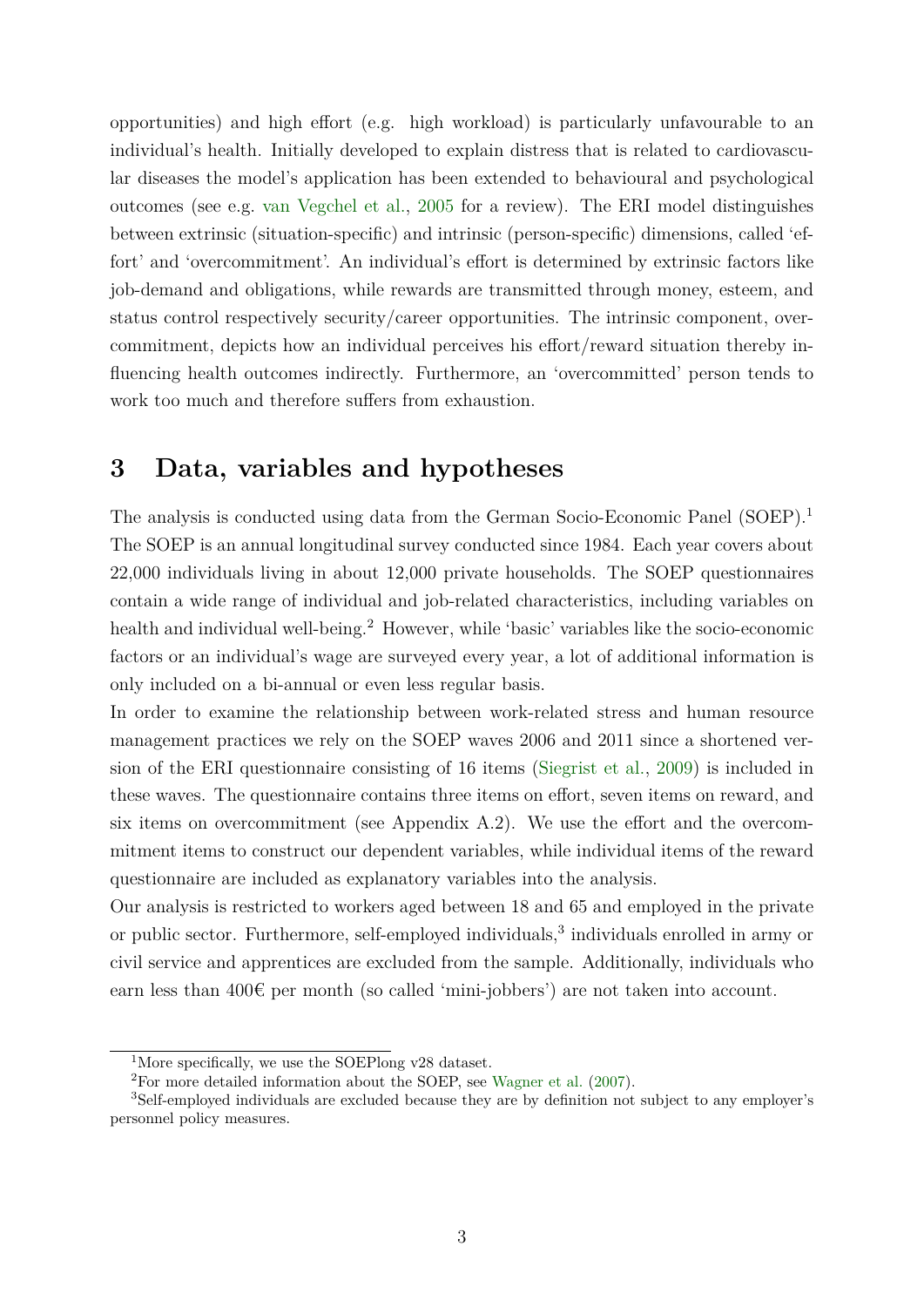### <span id="page-4-2"></span>**3.1 Dependent variables**

Our main dependent variable, the effort score, is constructed from the three effort items of the ERI questionnaire. These three items measure the following: (*i*) time pressure and a heavy work load (TPWL), *(ii)* frequent interruptions and disturbances (INTERRUPT), and *(iii)* increasing job demands over the last years *(JOBDEM)*. All effort items are measured in two stages. Firstly, the respondents are asked to confirm or deny whether a certain statement applies to them or not. Secondly, they have to indicate on a 1 ('not at all') to 4 ('very heavily') scale, to what extent they feel burdened by the issue the particular item covers. Following [Richter et al.](#page-14-7) [\(2013\)](#page-14-7) the answers are then recoded to a five-point Likert scale, so the higher the score, the more burdened an individual feels by the particular item.

In order to construct a convenient overall effort score we follow [Bloom et al.](#page-13-9) [\(2011\)](#page-13-9) by applying a double standardization approach. We first standardize (STD) each item into a variable with mean 0 and variance 1 by subtracting each item's mean and dividing the result by the item's standard deviation. This eliminates problems associated with different distributions on the items' responses, i.e. a larger share of individuals may respond to feel heavily burdened by time pressure than by frequent interruptions. We then standardize the sum of the three standardized effort items as presented in equation [1:](#page-4-0)

$$
ES_{it} = STD[STD(TPWL_{it}) + STD(INTERRUPT_{it})
$$
  
+
$$
STD(JOBDEM_{it})].
$$
 (1)

<span id="page-4-0"></span> $ES_{it}$  is the resulting effort score for individual *i* at time *t*, again a standardized variable with mean 0 and variance 1. The second standardization allows for a more convenient interpretation. A one unit change of an independent variable translates into an  $ES_{it}$ change of standard deviations of our effort score.

The higher the score value, the more burdened an individual feels. This means that our main dependent variable, the effort score measures the individual's level of stress perception.

Our second dependent variable is the overcommitment score consisting of the six items of the overcommitment questionnaire. These items are: (*i*) 'At work, I easily get into time pressure' (TIMEPRESS), *(ii)* 'I often think about work-related problems when I wake up' (wPWU),  $(iii)$  'When I get home, it is easy to switch off from work' (EASYSO),<sup>[4](#page-4-1)</sup> (*iv*) 'Those closest to me say I sacrifice too much for my career' (saccar), (*v*) 'Work seldom lets go of me; it stays in my head all evening' (evening), and (*vi*) 'If I put off something that needs to be done that day, I can't sleep at night' (BADSLEEP). For the overcommitment items the respondents are asked to what extent they agree to the presented statements

<span id="page-4-1"></span><sup>&</sup>lt;sup>4</sup>The response to this question was reversed, before inclusion into the overall score.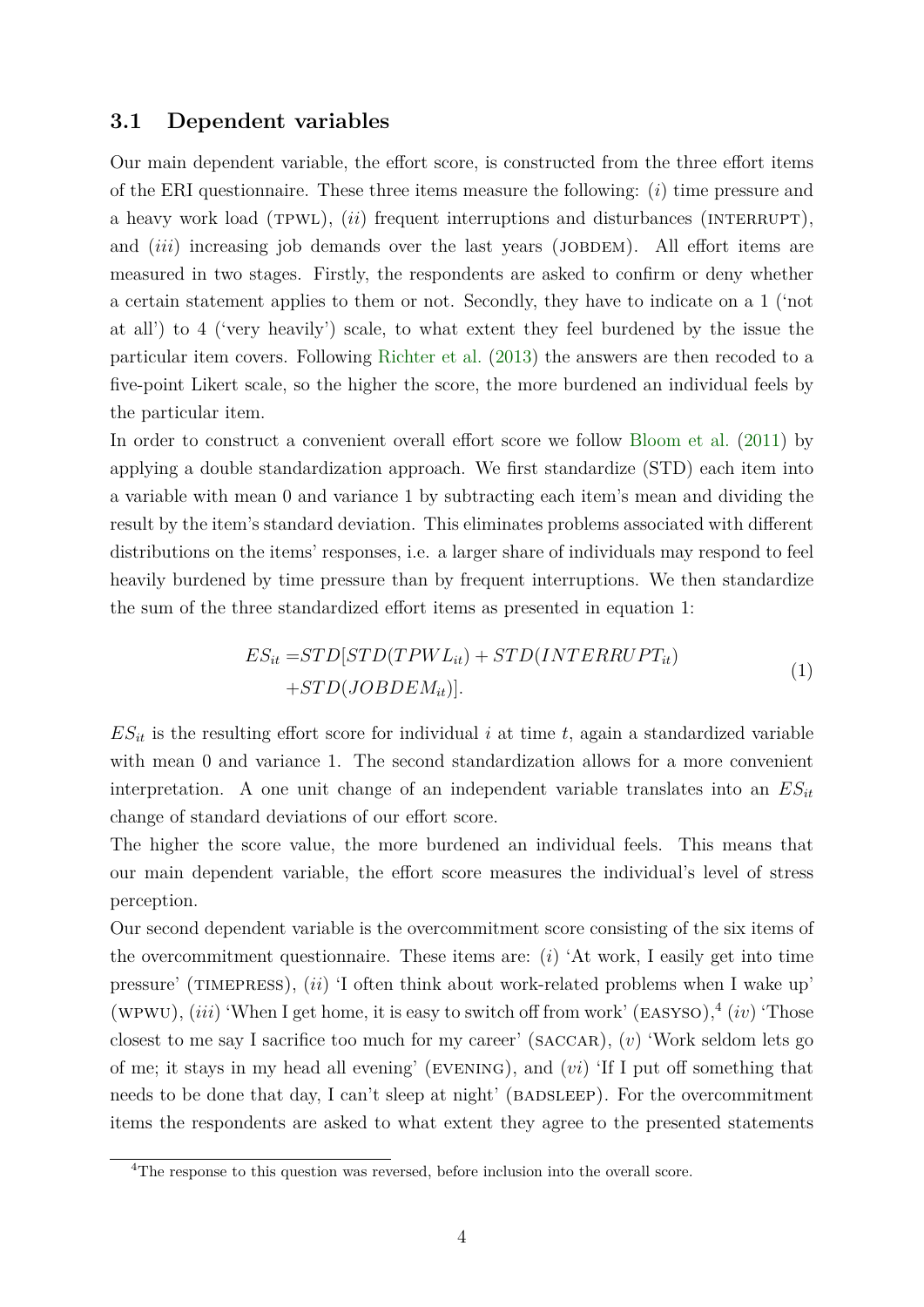on a 1 ('not at all') to 4 ('very heavily') scale. We then proceed as in the case of the effort score, first we standardize the score of each item, and then once again the sum of these six standardized overcommitment items (see equation [2\)](#page-5-0):

<span id="page-5-0"></span>
$$
OC_{it} = STD[STD(TIMEPRESS_{it}) + STD(WPWU_{it}) + STD(EASYSO_{it})
$$
  
+
$$
STD(SACCAR_{it}) + STD(EVENING_{it}) + STD(BADSLEEP_{it})].
$$
\n(2)

We end up with an overcommitment score,  $OC_{it}$  for individual *i* at time *t*, with mean 0 and variance 1. A high score indicates high overcommitment. The overcommitment score measures how burdened an individual feels by his effort/reward situation, i.e. it represents his intrinsic coping pattern.

### <span id="page-5-4"></span>**3.2 Explanatory variables**

The SOEP contains numerous work related questions. Thus, the data offer several measures that are suitable for capturing the human resource management practices in an individual's work-place.

We consider the fringe benefit, provision of a computer (or laptop), in our analysis.<sup>[5](#page-5-1)</sup> It is a dummy variable taking on value 1, if an individual receives a computer for personal use from his employer and 0 else. In our opinion the provision of a personal computer (or laptop) for personal use can reinforce tendencies to work on weekends and from home, which goes along with higher job-demands.<sup>[6](#page-5-2)</sup> Therefore we expect the provision of a personal computer to be positively associated with higher stress levels.

Second, we include an individual's working time arrangement in our set of explanatory variables.[7](#page-5-3) We construct four dummy variables from the four available categories of working time arrangements in the data. Each dummy variable takes on value 1, if a certain working time regime applies to an individual and 0 else. The four working time

<span id="page-5-1"></span><sup>&</sup>lt;sup>5</sup>The SOEP waves 2006, 2008, and 2010 cover a list of possible benefits provided by an employer. In order to use this information in other waves we impute the variable's value into the next year, if the individual holds the same position at the same company as in the previous year. We compare the means of all our dependent variables for individuals who changed jobs in 2006 with those who kept their job in 2006 (as this information is collected in 2007, we cannot conduct such a comparison for 2011 as this is the last year in our sample). The means are slightly lower (at a statistically significant level for the effort score and for the third effort item) for those who stayed in their job, meaning that the rather stressed are over-represented among the job-changers. Given this, we do not expect our approach to cause problems, because if anything it means that our results are biased downwards as some of the higher stressed drop out of our sample.

<span id="page-5-2"></span> $6$ We also tried to include the benefit cellular phone into our analysis. However, the imprecise definition of this benefit in the questionnaire (i.e. 'Cellular phone for personal use, or reimbursement of telephone costs') did not permit to clearly distinguish reimbursements from our targeted personnel policy.

<span id="page-5-3"></span><sup>7</sup>All uneven SOEP waves from 2003 through 2011 contain information on an individual's working time arrangement. For 2006 we utilize the information from 2005, if the individual holds the same position at the same company as in the previous year.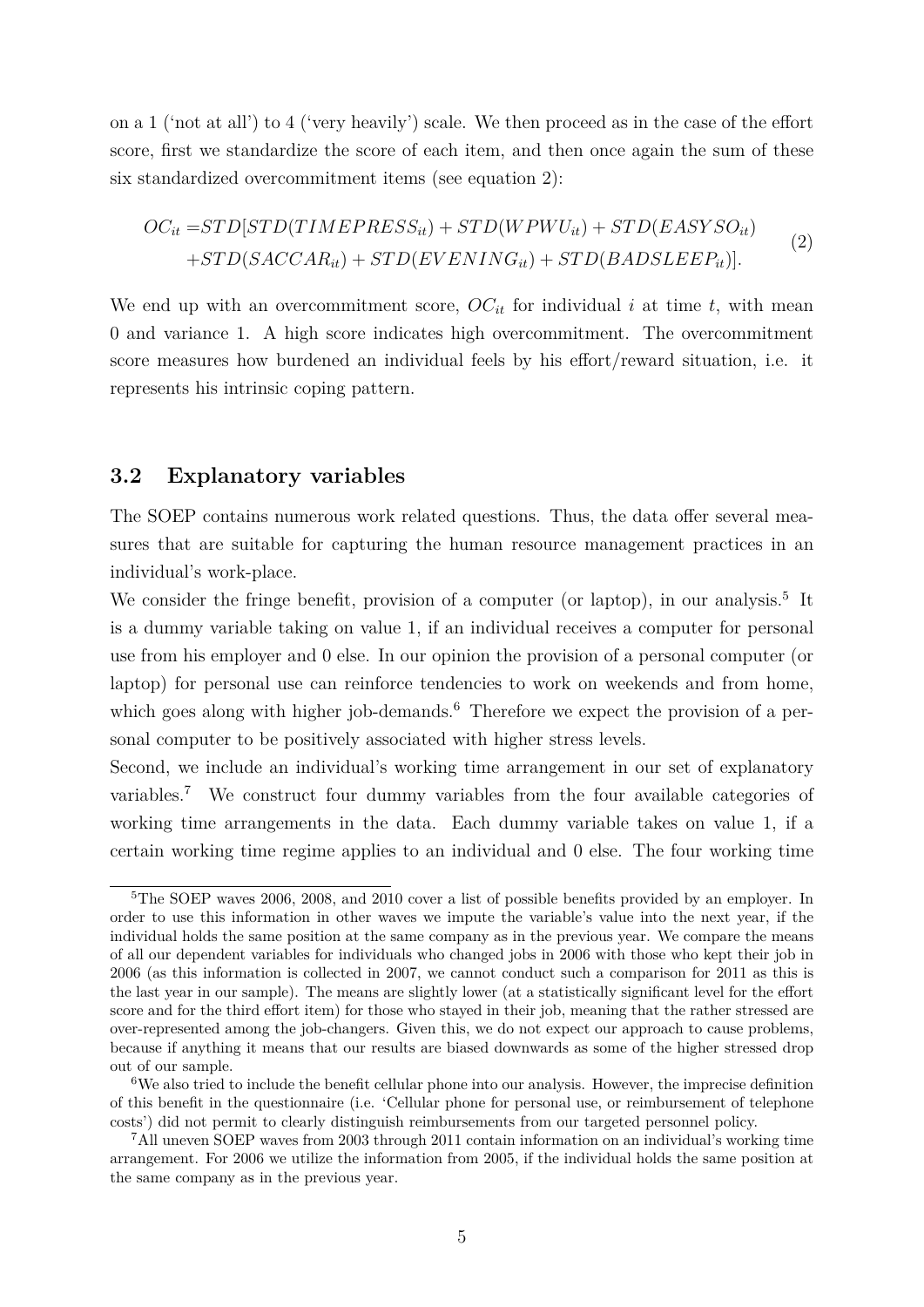regimes are: fixed working time (FWT), employer-determined working time (EDWT), self-managed working time (SMWT), and so called 'flextime' within a working hours account (FT) (see [Beckmann and Cornelissen,](#page-13-10) [2014](#page-13-10) and Table [A.4](#page-23-0) in Appendix [A.3](#page-23-1) for more information and a precise definition). In our further analysis FWT serves as reference category. In line with our theory we assume that individuals facing greater work time autonomy, these are to some extent the 'flextimers' and in particular those having a SMWT regime, also experience a greater level of job control. Therefore, we expect that larger working time autonomy mitigates individuals' perceived stress levels.

In order to include a measure in our analysis that captures long working hours, but is not related to an individual's particularly strong motivation or work ethic we rely on paid overtime as this variable rather indicates a company induced motive. The variable measures how many paid overtime hours an individual worked in the month before the survey. We assume that paid overtime is positively associated with higher stress levels, because it reflects higher job demands.

We continue to enrich our set of human resource practices by a rather subjective measure. Namely, an individual's response to the question whether his promotion opportunities are bad. We extract this variable from the ERI questionnaire. We use the first stage response to this question, i.e. our measure is a dummy variable taking on value 1, if an individual states that his promotion opportunities are bad. We assume that bad promotion opportunities support higher stress levels as they reflect low job rewards.

An adequate salary reflects a company's remuneration policy. We again draw on the ERI questionnaire and extract the first stage of the individual's response to the item of whether he considers his salary as adequate. For those who confirm this statement the dummy variable takes on value 1, and is 0 for those who do not consider their salary as adequate. We expect that an adequate salary mitigates an individual's perceived stress level as it reflect a high job reward situation.

Finally, we consider in our cross sectional specifications whether individuals face performance appraisals. This is a dummy variable with value 1 for individuals who are subject to regular performance appraisals by their supervisors and is 0, if this is not the case. We assume that facing performance appraisals might increase the perceived job pressure, i.e. job demand. Unfortunately information on performance appraisals is neither collected in 2006 nor in 2005, so we cannot impute values of 2005 into 2006. Therefore it is impossible to include this variable in our longitudinal analysis.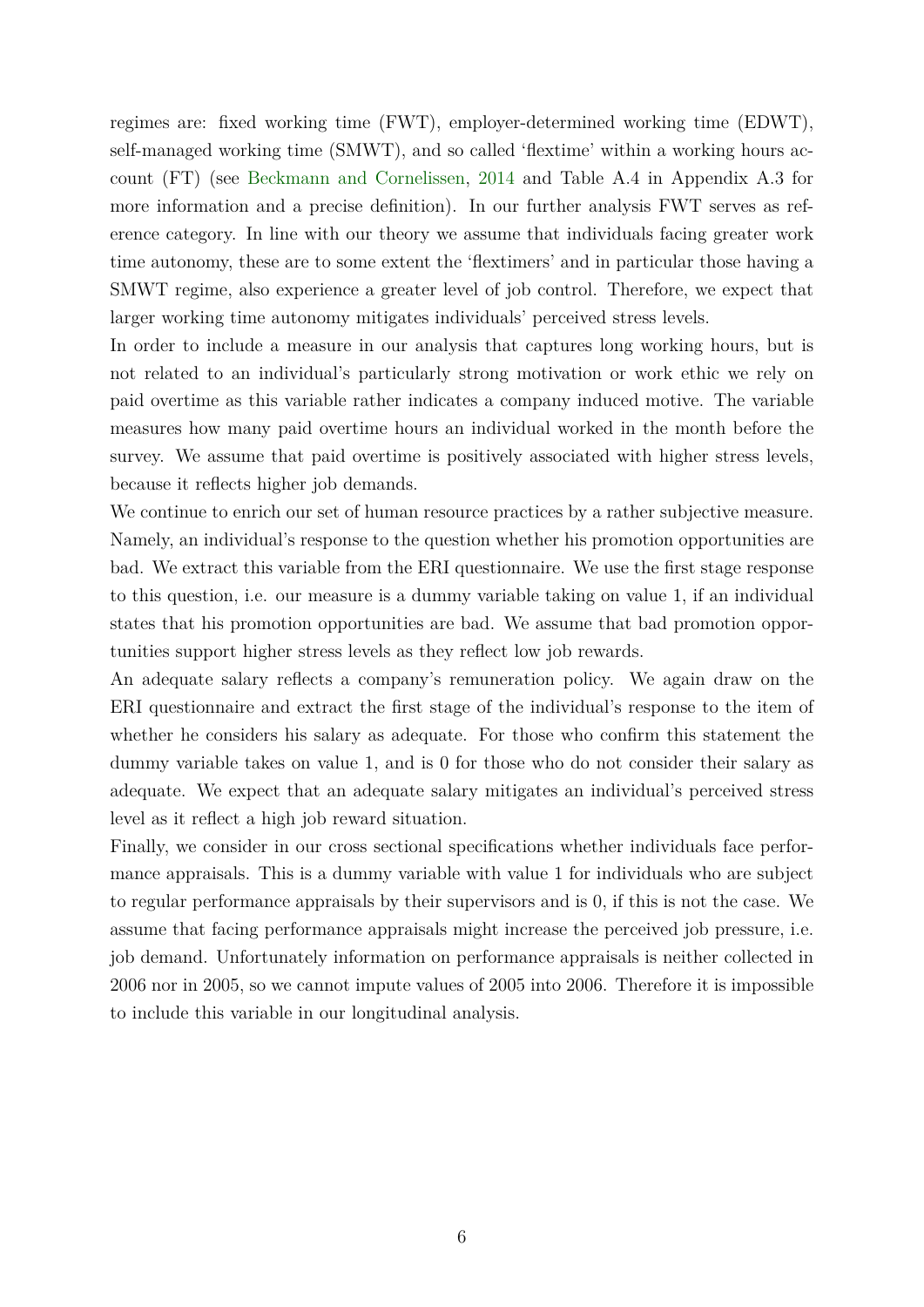### <span id="page-7-2"></span>**3.3 Descriptive analysis**

Table [1](#page-17-0) presents the mean of real working hours per week<sup>[8](#page-7-0)</sup> depicted by the four working time arrangements. This table also contains information on the share of individuals in each arrangement in our sample.

[Insert Table [1](#page-17-0) about here]

Individuals with FWT arrangements constitute the largest share of our sample (40.5%). This group has also the lowest mean of real working hours, which lies below 38 hours per week. Both individuals with a flextime working time account and the ones with employer determined working time constitute roughly 20% of our sample and work about 40 hours per week. However, in line with our theory we would assume the first group, the 'flextimers' to have a larger work time autonomy, which would support a lower stress level. Finally, individuals with SMWT are the remaining 13% of our sample and have with a figure of almost 44 hours a distinctively higher number of real working hours per week. Despite this higher average work load we assume that SMWT enhances an individual's perception of job-control and therefore expect to see lower stress levels for these individuals in our analysis.

In Figure [1](#page-16-0) we present means of our major dependent variable, the effort score, depicted by the categories of our six selected human resource practices. Recall that the higher the effort score mean level, the higher the perceived stress level for the respective group.

### [Insert Figure [1](#page-16-0) about here]

Those receiving a pc (or laptop) exhibit on average a higher mean effort score (Figure [1a\)](#page-16-0) than those who do not receive such a fringe benefit. The mean score is on average also higher for individuals believing that their promotion prospects are bad (Figure [1d\)](#page-16-0), and for individuals subject to regular performance appraisals (Figure [1f\)](#page-16-0). On the contrary, those who believe their salary to be adequate have a lower effort score mean (Figure [1e\)](#page-16-0) than those who do not consider their salary as adequate. Individuals, who had paid overtime in the month before the survey, exhibit a higher effort score mean than those who did not (Figure [1c\)](#page-16-0).<sup>[9](#page-7-1)</sup> Finally, Figure [1b](#page-16-0) shows the depiction of the effort score mean by working time arrangements. Individuals who work on a fixed working hours account and those with employer determined working hours exhibit the lowest effort score means, while those with self-managed and flextime arrangements have means visibly above zero.

<span id="page-7-0"></span><sup>8</sup>Apart from the contractual working hours per week the SOEP also contains a question on the actual worked hours per week.

<span id="page-7-1"></span><sup>9</sup>Please note that due to a large sample share of individuals with 0 of paid overtime in the month before the survey (88%) we grouped this variable for convenience in simply two groups: individuals with 0 hours, and those who had more than 0 hours.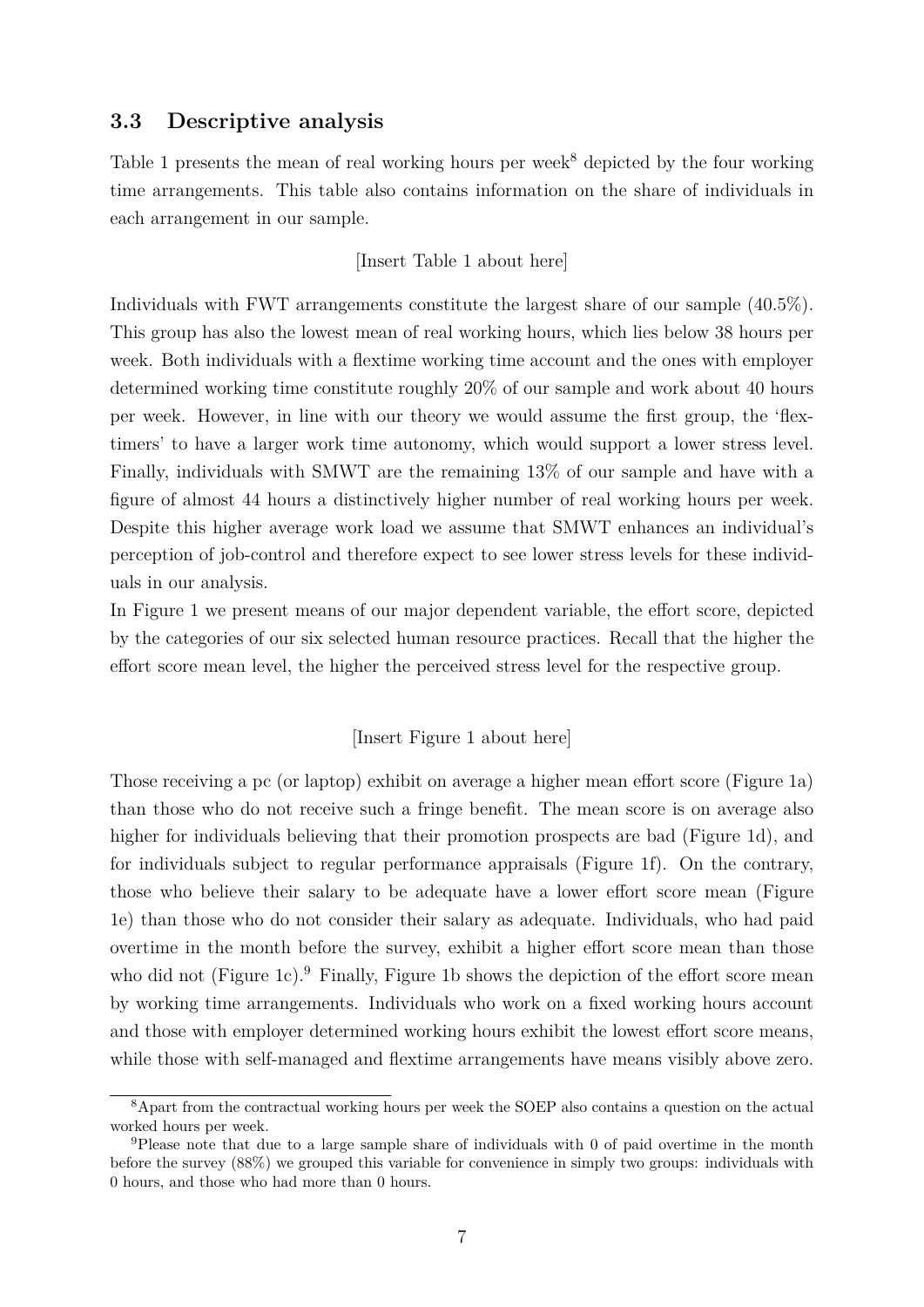Notably, the mean for individuals having SMWT arrangements is lower than the one for the 'flextimers'. This would be the first support for our hypothesis that despite higher working hours worker's autonomy supports lower stress level perceptions.

## <span id="page-8-0"></span>**4 Empirical strategy**

The aim of this analysis is to identify personnel policy measures that are associated with a worker's perceived stress level. In order to account for unobserved heterogeneity our main specification presented in equation [3](#page-8-1) is a fixed effects model. It accounts for individualspecific time-invariant effects. The aim of this specification is to measure the effect of a company's human resource practices on the individual's perceived stress level. Vector *HRPit* contains a set of practices that individual *i* faces at time *t*.

<span id="page-8-1"></span>
$$
stress_{it} = \beta_0 + X_{it}\beta + HRP_{it}\gamma + \alpha_i + u_{it}.
$$
\n(3)

In equation [3](#page-8-1) *stressit* represents our two different specifications of individual *i*'s perceived stress, i.e. the effort and overcommitment score, at time *t* (see Section [3.1](#page-4-2) for a description).  $\alpha_i$  is the individual-specific time-invariant effect and  $u_{it}$  denotes an idiosyncratic error term with zero mean and finite variance.

Since an individual's perceived stress level may also depend on various factors that are not related to the specific human resource practices he faces in his work-place, we also include a large set of control variables in our analysis that are denoted by vector *X*. We consider individual characteristics such as age, age squared, years of schooling, gender, nationality, cohabiting status, the existence of children in the household, an individual's self-reported health status, and satisfaction with health and household income, as well as the number of hours devoted to leisure-time activities.[10](#page-8-2) Furthermore, we enrich our set of control variables with job characteristics and variables from an individual's employment history that may affect his stress perception. These variables include the individual's monthly gross wage set in logarithms, the type of employment contract (fixed-term vs. unlimited), if the individual is employed in full-time, the tenure with the respective company, and if the individual has ever experienced part-time or full-time employment, and unemployment. The job-specific variables also include a dummy for whether the individual holds a management position. Also, we include a dummy for the size of the company the individual is employed at as well as the company's industry sector affiliation.

As [Kleibrink](#page-13-4) [\(2014\)](#page-13-4) shows that working more hours than desired has a negative effect on mental health we include the difference between the average real working hours (*whreal*)

<span id="page-8-2"></span><sup>&</sup>lt;sup>10</sup>The time-invariant variables age, age squared, gender, years of schooling, and nationality are only considered when estimates are conducted by means of OLS, but excluded from the fixed effects regressions.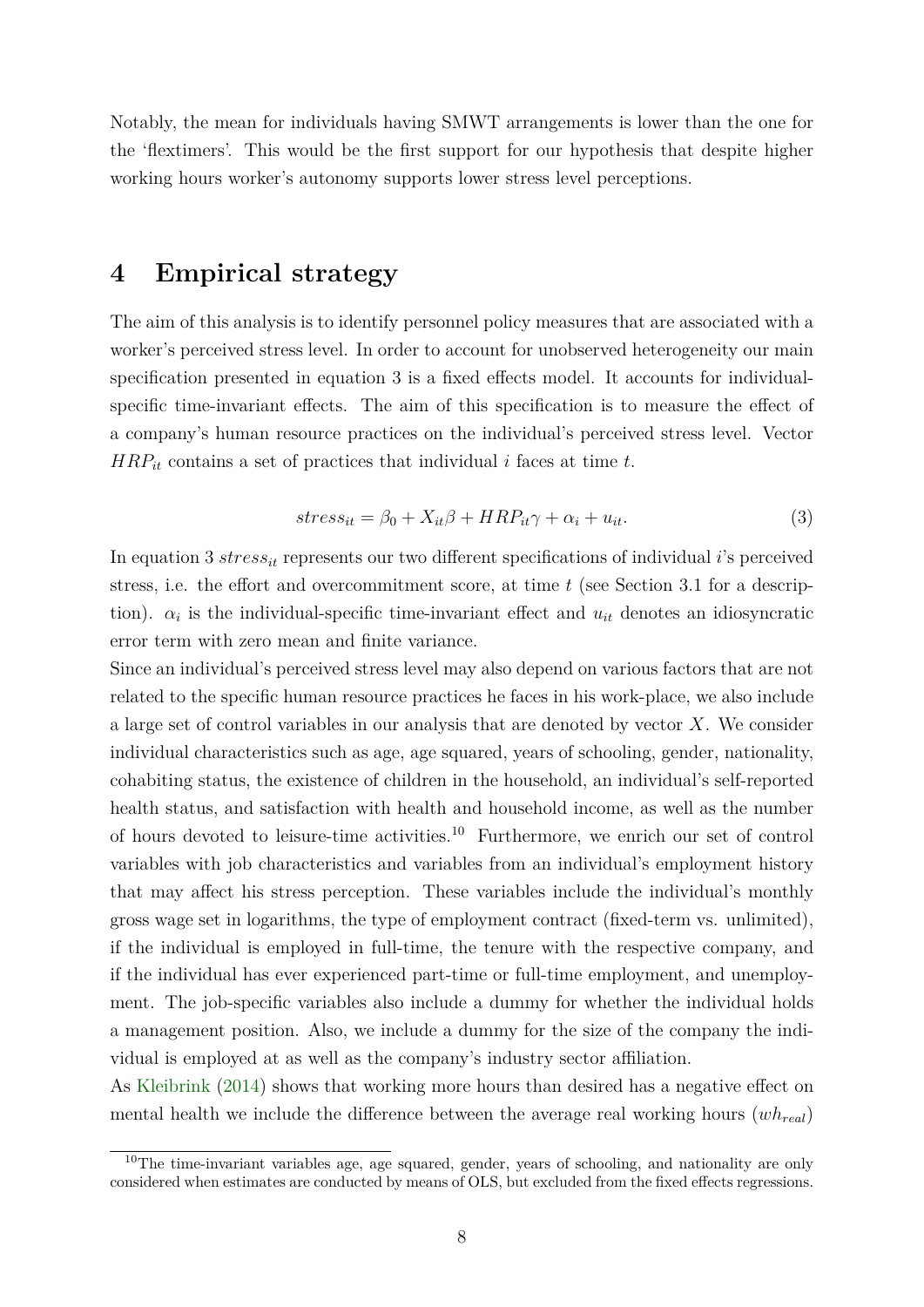and the working hours an individual would desire (*whdesired*) per week as a measure for 'overwork' in our set of control variables. We also include how satisfied an individual is with his job and whether he considers his job-security as poor. It seems of particular necessity to include the latter variable into our analysis, as in line with the JDC model job-control is often referred to as the feeling of job security and, for instance, [Reichert](#page-14-8) [and Tauchmann](#page-14-8) [\(2011\)](#page-14-8) and [Kleibrink](#page-13-4) [\(2014\)](#page-13-4) show that low job security has an adverse effect on (mental) health.

We also include an individual's locus of control<sup>[11](#page-9-1)</sup> as we assume that individuals with an internal locus of control are better able to cope with job strain (see e.g. [Rodríguez et al.,](#page-14-9) [2001\)](#page-14-9). Drawing on [Caliendo et al.'](#page-13-11)s [\(2010\)](#page-13-11) factor analysis, we group the items of the locus of control questionnaire in an internal and external index as well as an overall index.

Finally, we include time and regional dummies into the set of our control variables. Table [A.4](#page-23-0) in Appendix [A.3](#page-23-1) provides the definitions and descriptive statistics of the complete set of variables used in this study.

## <span id="page-9-0"></span>**5 Results**

First we present a simple OLS regression without control variables in order to show an unconditional correlation between the selected personnel policies and our dependent variables. We then proceed with a conditional pooled OLS regression that accounts for socio-economic, job-related and personality specific factors that may have an impact on an individual's perceived stress level. Since an important human resource practice, performance appraisals, is surveyed in 2011, but not in our second analysis year, 2006, we additionally conduct a cross sectional analysis for 2011 that includes this variable. The respective tables are presented in Appendix [A.1.](#page-18-0) Finally, we apply a fixed effects approach in order to control for individual-specific time-invariant effects.

[Insert Table [2](#page-17-1) about here]

Table [2](#page-17-1) presents our main results, the relationship between the effort score, constructed from three items of the ERI questionnaire, and various human resource practices. Column (1) presents results from the unconditional pooled OLS estimation. As expected, the coefficients of all considered human resource practices, but the one of adequate salary,

<span id="page-9-1"></span><sup>&</sup>lt;sup>11</sup>The basic idea of this concept is that individuals with an internal locus of control perceive behavioural outcomes as results of their own actions, while individuals with an external locus of control rather see behavioural outcomes as results of chance or luck [\(Rotter,](#page-14-10) [1966\)](#page-14-10). As locus of control is only surveyed in the SOEP waves 2005 and 2010 we apply a similar strategy as in [Beckmann and Cornelissen](#page-13-10) [\(2014\)](#page-13-10) replacing the missing values by imputing the 2005 observations for 2006 and the 2010 observations for 2011. As personality traits are considered stable over short periods of time (see [Heineck and Anger,](#page-13-12) [2010,](#page-13-12) for a discussion on this topic), we do not expect to encounter problems due to this approach.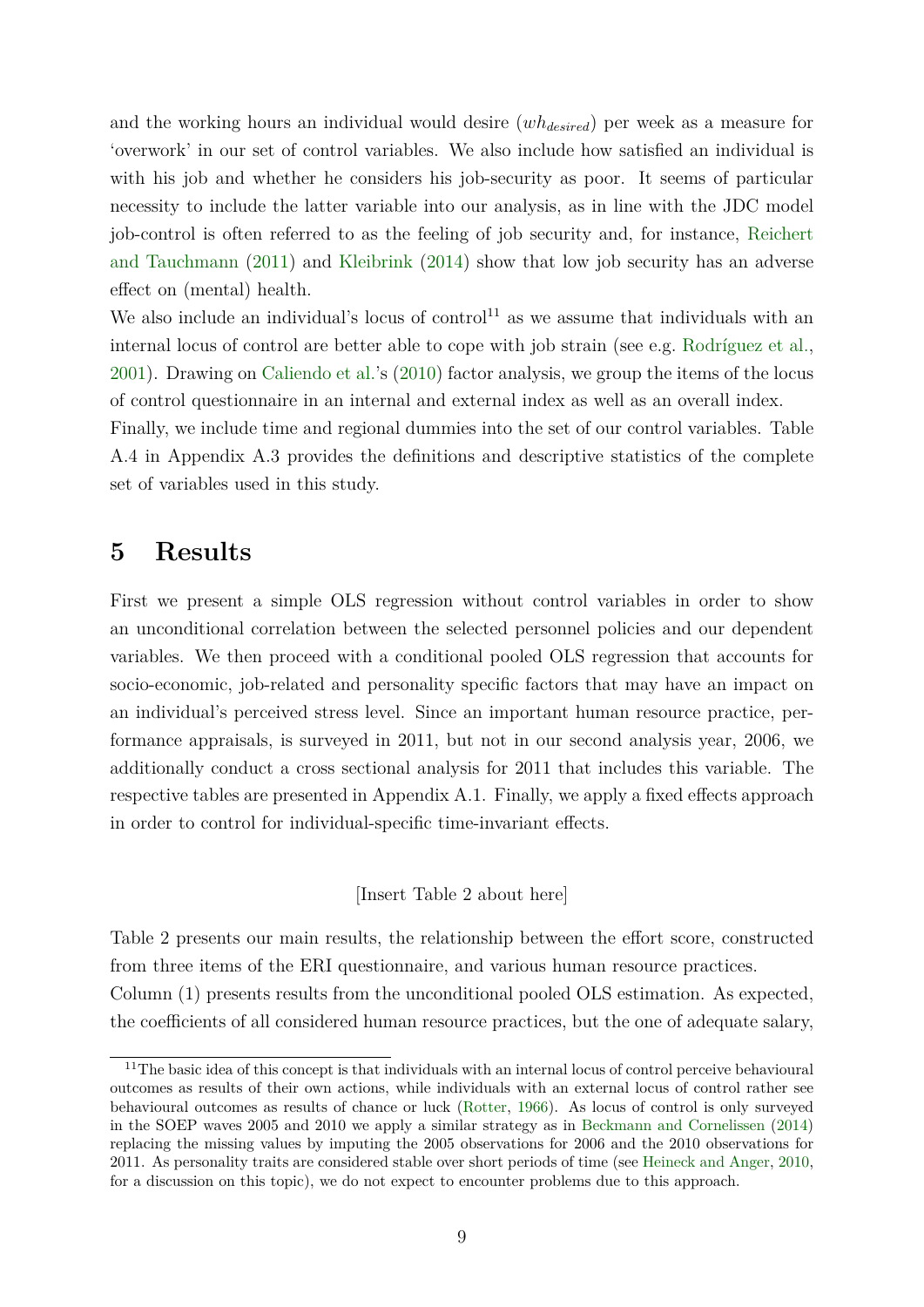exhibit a positive sign, meaning that they are positively correlating with higher perceived stress levels.

In Column (2) we run a pooled OLS regression with covariates. As in the previous specification the coefficients of all explanatory variables, but the one of adequate salary have a positive sign. Although the coefficients drop in magnitude compared to Column (1), they are all statistically significant at least at the 10% level. The benefit of a computer provided by ones employer is associated with a slightly higher perceived stress level, and so are all working time arrangements as compared to a fixed working time schedule. Furthermore, bad prospects of receiving a promotion and paid overtime seem to increase perceived stress levels.

The coefficient of the dummy variable 'bad promotion prospects' is statistically significant at the  $1\%$  level and is quite large in size  $(0.177)$ , meaning that if an individual considers his promotion prospects as bad, he will on average have an approximately 18% higher standardized effort score, which is 1*/*5 of a standard deviation in this case. This supports the theoretical assumption, that lower perceived reward goes along with higher stress perception.

Finally, Column (3) presents the results from the fixed effects model, our preferred specification. Here the coefficients of two variables, 'benefit pc', and SMWT change sign and become negative. While the coefficient of SMWT is not statistically significant, 'benefit pc' is statistically significant at the 10% level. A possible explanation for this at first seemingly counter intuitive result is that the provision of a computer for private use supports a free time allocation and therefore permits to better deal with time pressure. This is supported by the estimated coefficients of the working time arrangement. EDWT exhibits a weakly statistically significant positive coefficient, meaning that compared to fixed working time employer determined working time goes along with a higher perceived stress level. Meanwhile flextime within a working hours account does not have a statistically significant coefficient, meaning that it is not associated with more stress than fixed working hours. The same is true for SMWT, i.e. self-managed working time. This is an interesting result as individuals under the SMWT arrangements have on average longer weekly working hours (see Table [1\)](#page-17-0). This finding supports the job control hypothesis, i.e. a higher perception of job control, in this context through working time autonomy, mitigates the pressure of higher job demands.

As described in Section [3](#page-3-0) we choose paid overtime as the relevant measure for long working hours as this comes closest to our idea of overtime that is induced by the employer. The coefficient of the variable 'paid overtime' is rather small, yet statistically significant at the 1% level. When interpreting the coefficient's size one should keep in mind that this variable is measured in hours per month. So the coefficient of 0.0039 means that one extra hour of paid overtime per month goes along with a ca.  $0.4\%$  increase of perceived stress level. In our sample the average number of paid overtime hours per month is 2.37 (see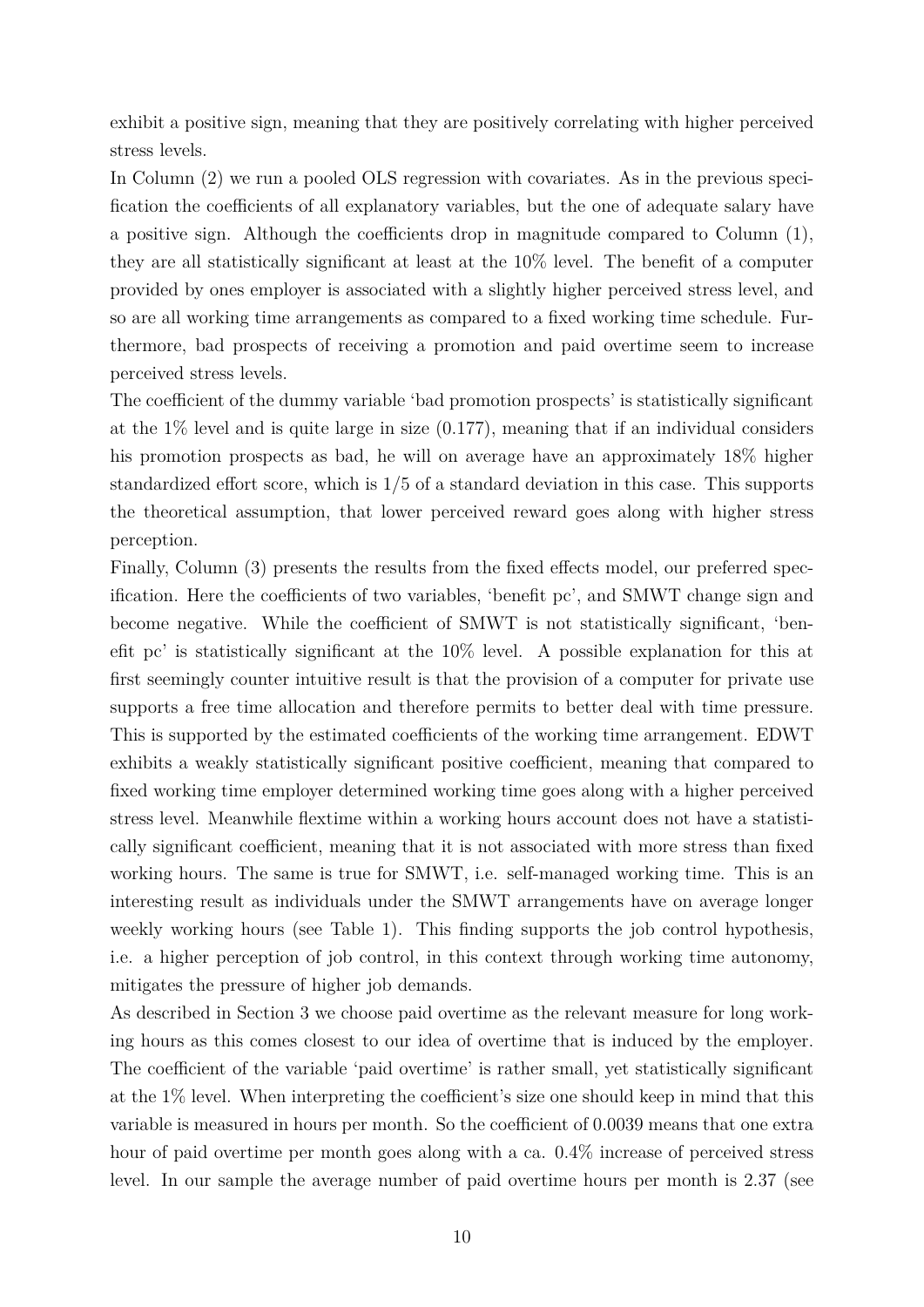Table [A.4](#page-23-0) in Appendix [A.3\)](#page-23-1), which means that the score is on average increasing by 1%. Given this, one should consider that this variable has a large share of respondents with a value of 0, as most respondents do not have any paid overtime hours (compare footnote [9](#page-7-1) in Section [3.3\)](#page-7-2). This means that those who do have paid overtime hours actually conduct much more than the average of 2.37 hours per month. Thus, we interpret this estimation coefficient as support for the hypothesis that high job demands are unfavourable for perceived stress levels.

Finally, the dummy variable 'salary adequate' exhibits a large and negative coefficient that is statistically significant at the 1% level meaning that the perception of an adequate salary mitigates ones stress level. This again supports the general hypothesis of the ERI model that rewards mitigate individuals' stress perception.

Table [A.1](#page-18-1) in Appendix [A.1](#page-18-0) presents our supporting evidence. Here we regress the overcommitment score, i.e. the intrinsic stress component, on our human resource practices. The general results are in line with the previous findings. The statistical significance level of 'bad promotion prospects' is now lower, which makes insofar sense as the overcommitment score pictures an individual's 'overcommitting' reaction to his effort/reward imbalance. Naturally, an individual with bad promotion prospects will not exhibit tendencies to 'overcommit' himself to his job.

Finally, regarding our supporting cross sectional analysis in Column (2) in Table [A.2](#page-19-0) in Appendix [A.1,](#page-18-0) we can generally confirm the previous findings. We attribute some of the resulting differences to the fact that this estimation was conducted by means of OLS. The coefficient of 'benefit pc' is now not statistically significant any more, while the one of FT is, meaning that compared to a fixed working time account a flextime arrangement is associated with a higher perceived stress level. This could be explained by the fact that individuals employed in flextime have on average longer working hours than those with a fixed working time arrangement, but at the same time do not have a similar level of job autonomy compared with SMWT (see Table [1](#page-17-0) in Section [3.2\)](#page-5-4). As expected, the coefficient of the dummy variable 'performance appraisals' is positive and statistically significant at the 1% level supporting the assumption that 'performance appraisals' go along with higher stress levels.

## <span id="page-11-0"></span>**6 Conclusion**

The presented paper is work in progress. Therefore the aim of this Section is to quickly summarize our first results before proceeding with the future research agenda of this project.

First evidence supports our hypothesis in regard to job control, i.e. that higher job control is associated with lower perceived stress levels. Our estimation results for individuals hav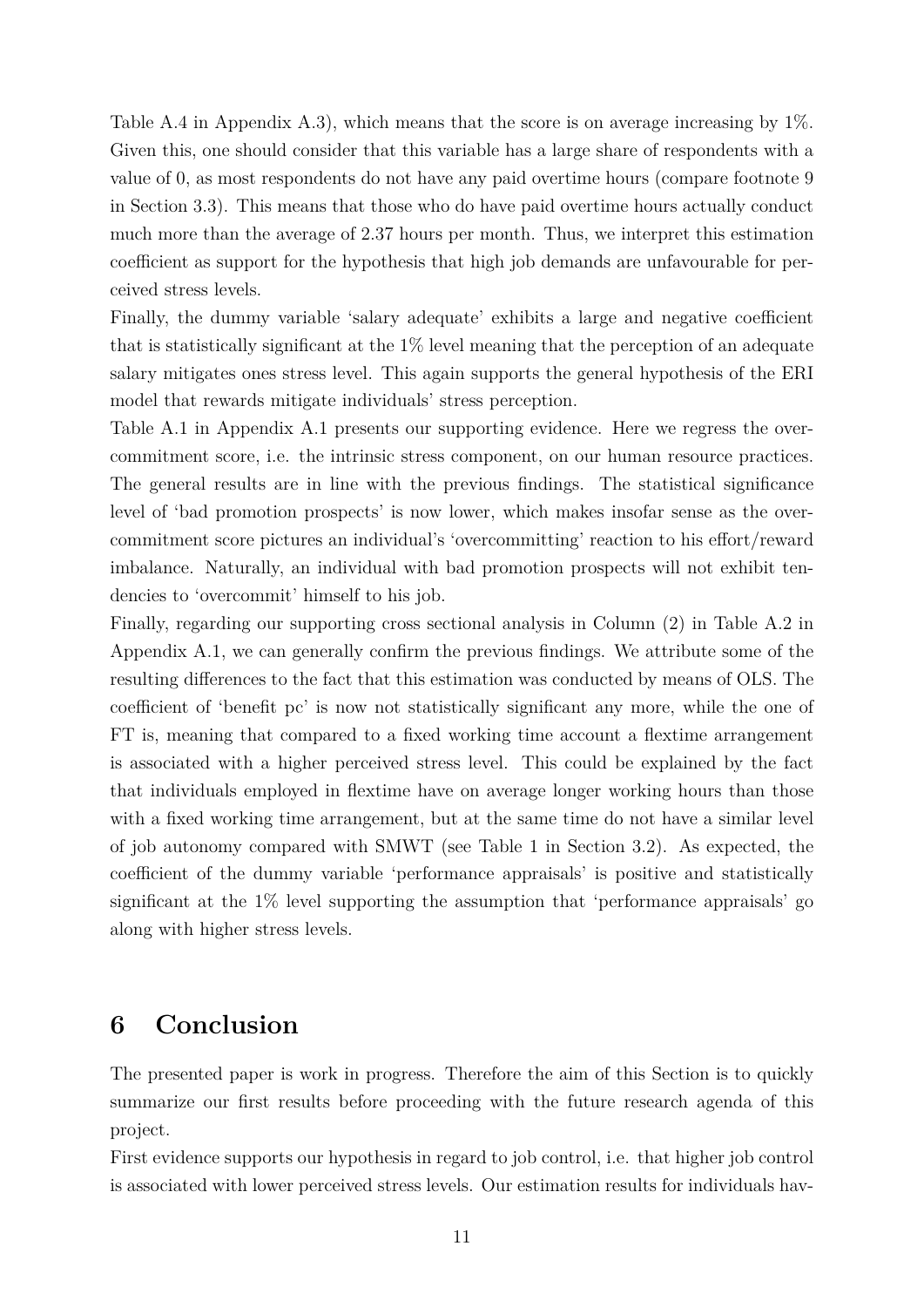ing self-managed working times indicate that their stress levels are not higher than those of individuals working under fixed working time arrangements although the self-managers work longer hours on average. Furthermore, a good reward situation, for instance through a perceived adequate salary, mitigates perceived stress, while the opposite is true for unfavourable reward situations like bad promotion prospects.

Evidence is mixed regarding explanatory variables that target job demands, while a high amount of employer induced overtime is associated with higher stress levels, this seems not to be the case for benefits like the provision of a computer for personal use that were a priori assumed to interfere with an individual's private life. A possible explanation for this is, that while the provision of a personal computer can mean more work load, it also can go along with a higher autonomy of working time allocation. Finally, in a cross sectional sub-analysis we saw that individuals subject to performance appraisals experience higher perceived stress levels. This association is an indication that performance appraisals are a form of stronger job demands.

So while we were able to present first evidence on our first research question, which human resource practices increase or mitigate (perceived) stress levels, further research is necessary to answer the second research question, whether effects of certain human resource practices become stronger when combined into bundles. Therefore, the first step in our further research on this project will be to implement interactions between certain human resource practices.

Second, there is the goal to find another job-stress related measure that is surveyed in more SOEP waves than 2006 and 2011. This would permit to expand the current methodological tool set. For instance, to implement anticipation and adaptation effects of human resource practices on perceived stress as in [Johnston and Lee](#page-13-6) [\(2013\)](#page-13-6).

Finally, there is the possibility to instrument certain human resource practices, in order to give an indication towards possible causal effects of these practices on perceived stress levels.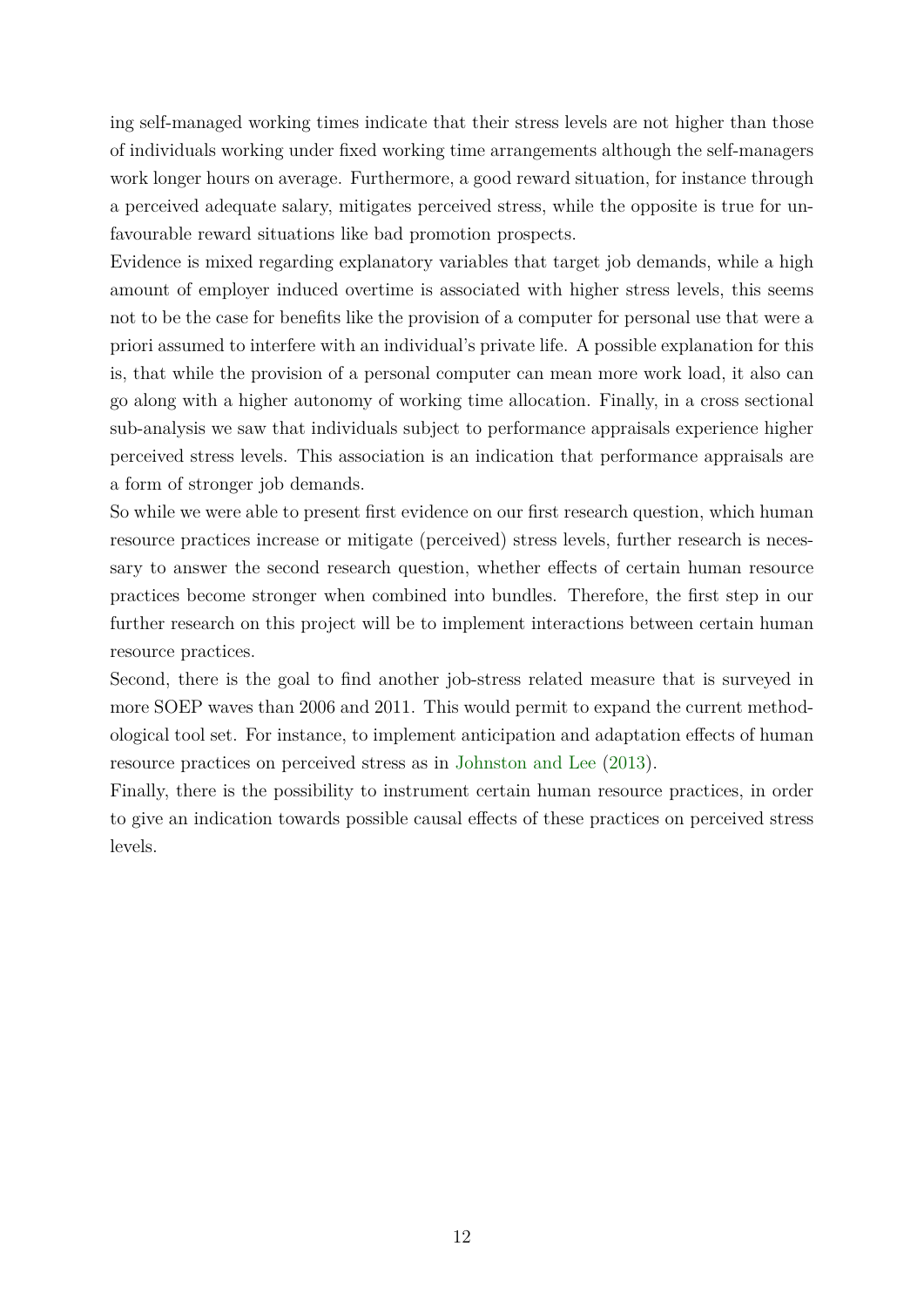## **References**

- <span id="page-13-10"></span>**Beckmann, Michael and Thomas Cornelissen**, "Self-Managed working time and employee effort: microeconometric evidence," SOEPpapers on Multidisciplinary Panel Data Research 636, DIW Berlin 2014.
- <span id="page-13-1"></span>**Béjean, Sophie and Hélène Sultan-Taïeb**, "Modeling the economic burden of diseases imputable to stress at work," *The European Journal of Health Economics*, 2005, *6* (1), 16–23.
- <span id="page-13-5"></span>**Bell, David, Steffen Otterbach, and Alfonso Sousa-Poza**, "Work hours constraints and health," *Annals of Economics and Statistics*, 2012, (105/106), 35–54.
- <span id="page-13-9"></span>**Bloom, Nick, Tobias Kretschmer, and John Van Reenen**, "Are family-friendly workplace practices a valuable firm resource?," *Strategic Management Journal*, 2011, *32* (4), 343–367.
- <span id="page-13-7"></span>**Boyce, Christopher J. and Andrew J. Oswald**, "Do people become healthier after being promoted?," *Health Economics*, 2012, *21* (5), 580–596.
- <span id="page-13-11"></span>**Caliendo, M., D. A. Cobb-Clark, and A. Uhlendorff**, "Locus of control and job search strategies," Discussion Paper 4750, IZA 2010.
- <span id="page-13-3"></span>**Fischer, Justina A. V. and Alfonso Sousa-Poza**, "Does job satisfaction improve the health of workers? New evidence using panel data and objective measures of health," *Health Economics*, 2009, *18* (1), 71–89.
- <span id="page-13-0"></span>**Green, Francis**, "Work intensification, discretion, and the decline in well-being at work," *Eastern Economic Journal*, 2004, *30* (4), 615–625.
- <span id="page-13-8"></span>**Häusser, Jan Alexander, Andreas Mojzisch, Miriam Niesel, and Stefan Schulz-Hardt**, "Ten years on: A review of recent research on the Job Demand–Control (- Support) model and psychological well-being," *Work & Stress*, 2010, *24* (1), 1–35.
- <span id="page-13-12"></span>**Heineck, Guido and Silke Anger**, "The returns to cognitive abilities and personality traits in Germany," *Labour Economics*, 2010, *17* (3), 535–546.
- <span id="page-13-6"></span>**Johnston, David W. and Wang-Sheng Lee**, "Extra status and extra stress: Are promotions good for us?," *ILRReview*, 2013, *66* (1), 32–54.
- <span id="page-13-2"></span>**Karasek, Robert A.**, "Job demands, job decision latitude, and mental strain: Implications for job redesign," *Administrative Science Quarterly*, 1979, *24* (2), 285–308.
- <span id="page-13-4"></span>**Kleibrink, Jan**, "Sick of your job?–Negative health effects from non-optimal employment," SOEPpapers on Multidisciplinary Panel Data Research 718, DIW Berlin 2014.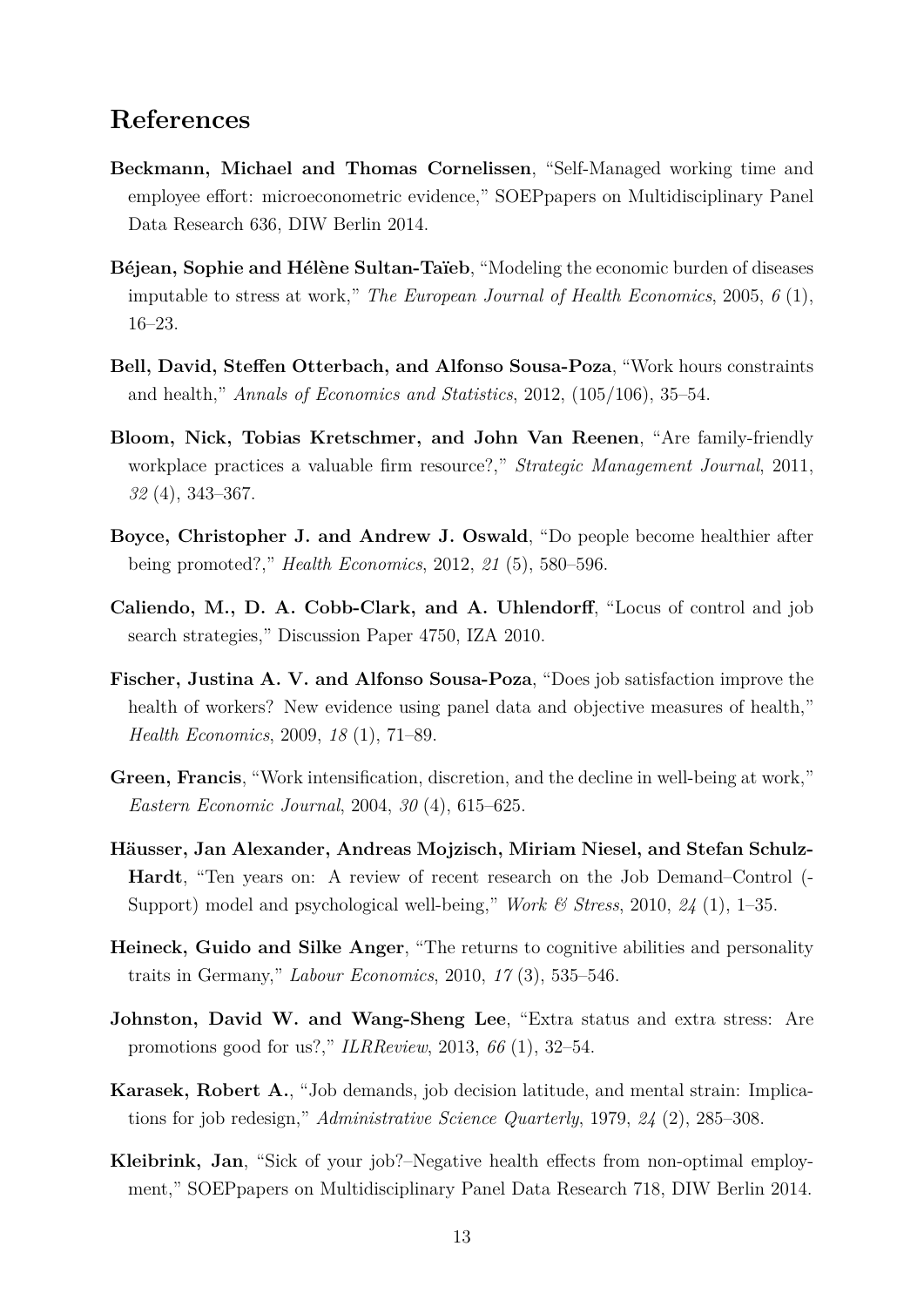- <span id="page-14-5"></span>**Kugler, Franziska, Andrea Wiencierz, and Christoph Wunder**, "Working hours mismatch and well-being: comparative evidence from Australian and German panel data," Discussion Paper 82, LASER 2014.
- <span id="page-14-2"></span>**Lerner, Debra and Rachel Mosher Henke**, "What does research tell us about depression, job performance, and work productivity?," *Journal of Occupational and Environmental Medicine*, 2008, *50* (4), 401–410.
- <span id="page-14-6"></span>**Nijp, Hylco H., Debby G. J. Beckers, Sabine A. E. Geurts, Philip Tucker, and Michiel A. J. Kompier**, "Systematic review on the association between employee worktime control and work-non-work balance, health and well-being, and job-related outcomes," *Scandinavian Journal of Work, Environment and Health*, 2012, *38* (4), 299– 313.
- <span id="page-14-0"></span>**Oortwijn, W., E. Nelissen, S. Adamini, S. van den Heuvel, G. Geuskens, and L. Burdorf**, "Social determinants state of the art reviews - Health of people of working age - Summary Report.," Technical Report, European Commission Directorate General for Health and Consumer, Luxembourg 2011.
- <span id="page-14-8"></span>**Reichert, Arndt and Harald Tauchmann**, "The causal impact of fear of unemployment on psychological health," Ruhr Economic Papers 266, Rheinisch-Westfälisches Institut für Wirtschaftsforschung (RWI) 2011.
- <span id="page-14-7"></span>**Richter, David, Maria Metzing, Michael Weinhardt, and Jürgen Schupp**, "SOEP scales manual," SOEP Survey Papers, DIW Berlin 2013.
- <span id="page-14-9"></span>**Rodríguez, Isabel, M Jesús Bravo, José M Peiró, and Wilmar Schaufeli**, "The Demands-Control-Support model, locus of control and job dissatisfaction: a longitudinal study," *Work & Stress*, 2001, *15* (2), 97–114.
- <span id="page-14-3"></span>**Rost, Kathryn, Jeffrey L. Smith, and Miriam Dickinson**, "The effect of improving primary care depression management on employee absenteeism and productivity a randomized trial," *Medical Care*, 2004, *42* (12), 1202–1210.
- <span id="page-14-10"></span>**Rotter, J. B.**, "Generalized Expectancies for Internal versus External Control of Reinforcement," *Psychological Monographs*, 1966, *80* (1), entire edition.
- <span id="page-14-1"></span>**Scharnhorst, Julia**, "Burnout – eine neue Volkskrankheit?," in "Die grossen Volkskrankheiten. Beiträge der Psychologie zu Prävention, Gesundheitsförderung und Behandlung." BDP-Berichte: Psychologie - Gesellschaft - Politik, Berufsverband Deutscher Psychologinnen und Psychologen, 2012.
- <span id="page-14-4"></span>**Siegrist, Johannes**, "Adverse health effects of high-effort/low-reward conditions.," *Journal of Occupational Health Psychology*, 1996, *1* (1), 27–41.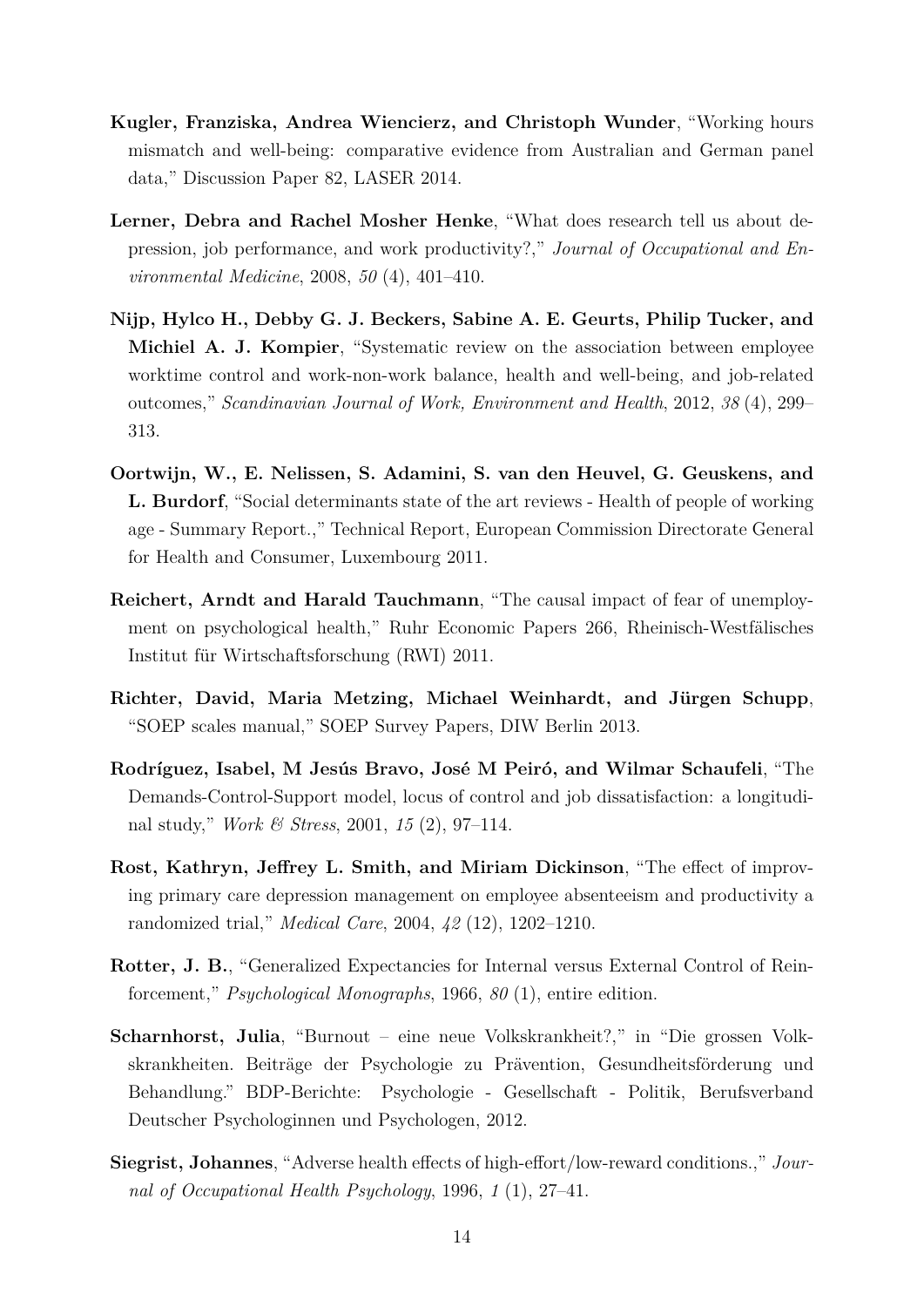- <span id="page-15-3"></span>**, Natalia Wege, Frank Pühlhofer, and Morten Wahrendorf**, "A short generic measure of work stress in the era of globalization: effort–reward imbalance," *International Archives of Occupational and Environmental Health*, 2009, *82* (8), 1005–1013.
- <span id="page-15-1"></span>**van der Doef, Margot and Stan Maes**, "The Job Demand-Control (-Support) model and psychological well-being: A review of 20 years of empirical research," *Work & Stress*, 1999, *13* (2), 87–114.
- <span id="page-15-2"></span>**van Vegchel, Natasja, Jan de Jonge, Hans Bosma, and Wilmar Schaufeli**, "Reviewing the effort–reward imbalance model: Drawing up the balance of 45 empirical studies," *Social science & medicine*, 2005, *60* (5), 1117–1131.
- <span id="page-15-4"></span>**Wagner, Gert G., Joachim R. Frick, and Jürgen Schupp**, "The German Socio-Economic Panel study (SOEP)-evolution, scope and enhancements," SOEPpapers on Multidisciplinary Panel Data Research 1, DIW Berlin 2007.
- <span id="page-15-0"></span>**Wooden, Mark, Diana Warren, and Robert Drago**, "Working time mismatch and subjective well-being," *British Journal of Industrial Relations*, 2009, *47* (1), 147–179.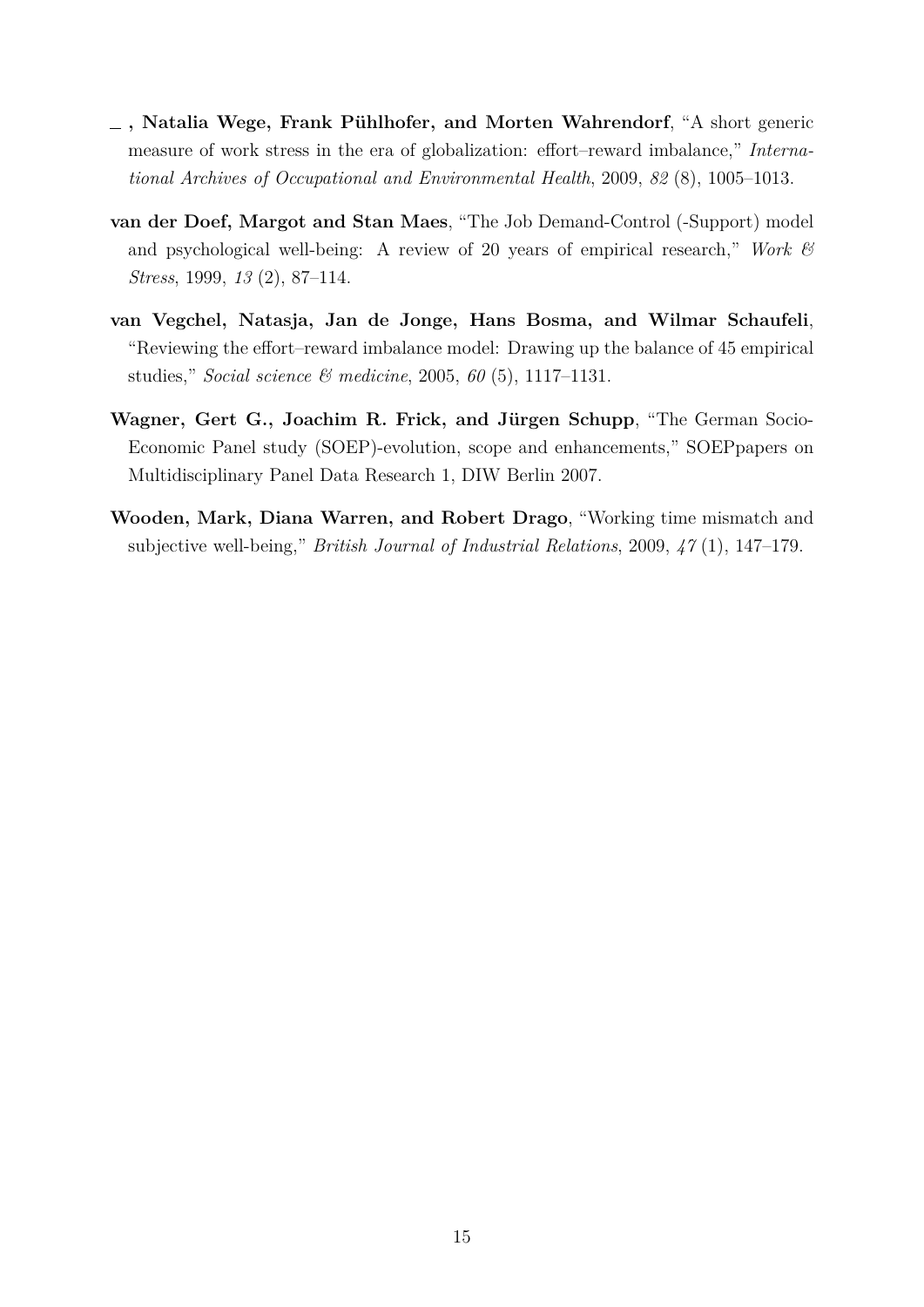## **Figures and Tables**

<span id="page-16-0"></span>

### Figure 1: Effort Score and Human Resource Practices

*Notes:* The above figure depicts the mean value of our main dependent variable, the effort score, by categories of our main explanatory variables. These are: [\(1a\)](#page-16-0) benefit pc, [\(1b\)](#page-16-0) working time arrangements, [\(1c\)](#page-16-0) paid overtime last month (discrete variable summarized into two categories, 0 and  $>0$ ), [\(1d\)](#page-16-0) bad promotion prospects, [\(1e\)](#page-16-0) salary adequate, and [\(1f\)](#page-16-0) performance appraisals.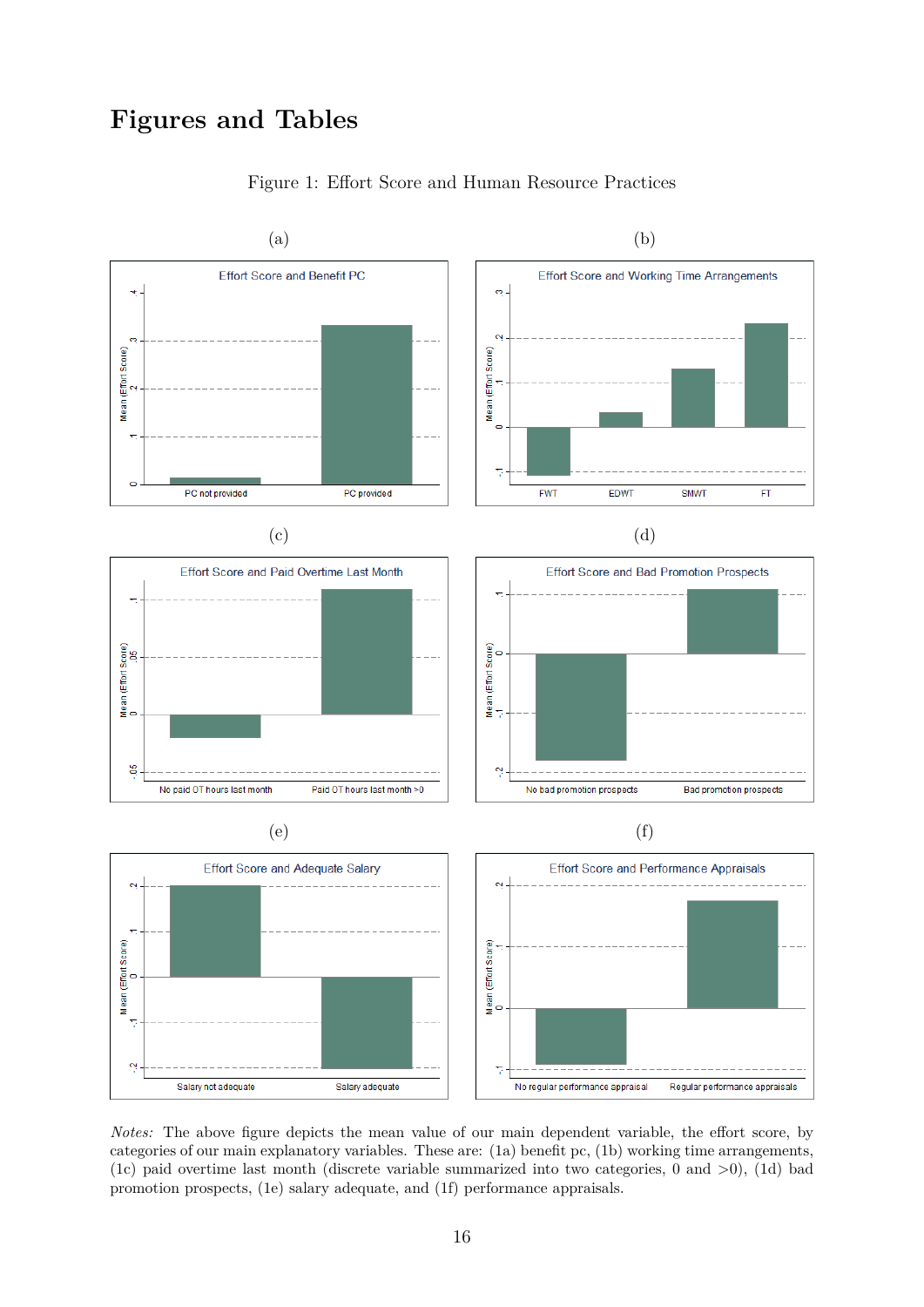|  |  |  |  |  |  |  |  |  | Table 1: Real working hours per week by working time arrangements |  |
|--|--|--|--|--|--|--|--|--|-------------------------------------------------------------------|--|
|--|--|--|--|--|--|--|--|--|-------------------------------------------------------------------|--|

<span id="page-17-0"></span>

| Working time arrangement                       | Real working hours per week |       |       |  |
|------------------------------------------------|-----------------------------|-------|-------|--|
|                                                | Share in $%$                | Mean  | Std   |  |
| Fixed working time (FTW)                       | 40.50                       | 37.73 | 11.12 |  |
| Employer-determined working time (EDWT)        | 21.72                       | 39.23 | 11.55 |  |
| Self-managed working time (SMWT)               | 13.25                       | 43.69 | 14.34 |  |
| Flextime within a working hours account (FTWT) | 24.53                       | 40.51 | 8.17  |  |

*Notes:* Std is the standard deviation. Share in  $\%$  indicates the sample share of the individuals having the particular working time arrangement.

<span id="page-17-1"></span>

| Dependent variable      | <b>Effort Score</b> |                 |             |  |
|-------------------------|---------------------|-----------------|-------------|--|
|                         | (1)                 | (2)             | (3)         |  |
|                         | <b>OLS</b>          | <b>OLS</b>      | FE          |  |
| Benefit PC              | $0.268***$          | $0.0769*$       | $-0.157*$   |  |
|                         | (0.0453)            | (0.0459)        | (0.0881)    |  |
| <b>EDWT</b>             | $0.121***$          | $0.0889***$     | $0.0868*$   |  |
| <b>SMWT</b>             | (0.0252)            | (0.0261)        | (0.0490)    |  |
|                         | $0.289***$          | $0.0856***$     | $-0.0216$   |  |
| FT                      | (0.0315)            | (0.0330)        | (0.0698)    |  |
|                         | $0.346***$          | $0.164^{***}\,$ | 0.0397      |  |
| Bad promotion prospects | (0.0240)            | (0.0260)        | (0.0635)    |  |
|                         | $0.208***$          | $0.159***$      | $0.177***$  |  |
| Paid overtime           | (0.0196)            | (0.0201)        | (0.0355)    |  |
|                         | $0.00543***$        | $0.00217*$      | $0.00394**$ |  |
| Salary adequate         | (0.00113)           | (0.00117)       | (0.00196)   |  |
|                         | $-0.395***$         | $-0.328***$     | $-0.139***$ |  |
|                         | (0.0191)            | (0.0203)        | (0.0375)    |  |
| Controls                | NO                  | <b>YES</b>      | YES         |  |
| Observations            | 11,565              | 9,776           | 9,926       |  |
| Adj. $R^2$ / R-within   | 0.080               | 0.210           | 0.098       |  |

### Table 2: Effort and Personnel Policy

*Notes:* \*\*\* p<0.01, \*\* p<0.05, \* p<0.1. Robust standard errors clustered at the individual level are reported in parentheses. The *effort score* is defined in equation [1](#page-4-0) in Section [3.1.](#page-4-2) The specifications in column (2) and (3) contain a set of covariates, specified in table [A.4](#page-23-0) in Appendix [A.3.](#page-23-1)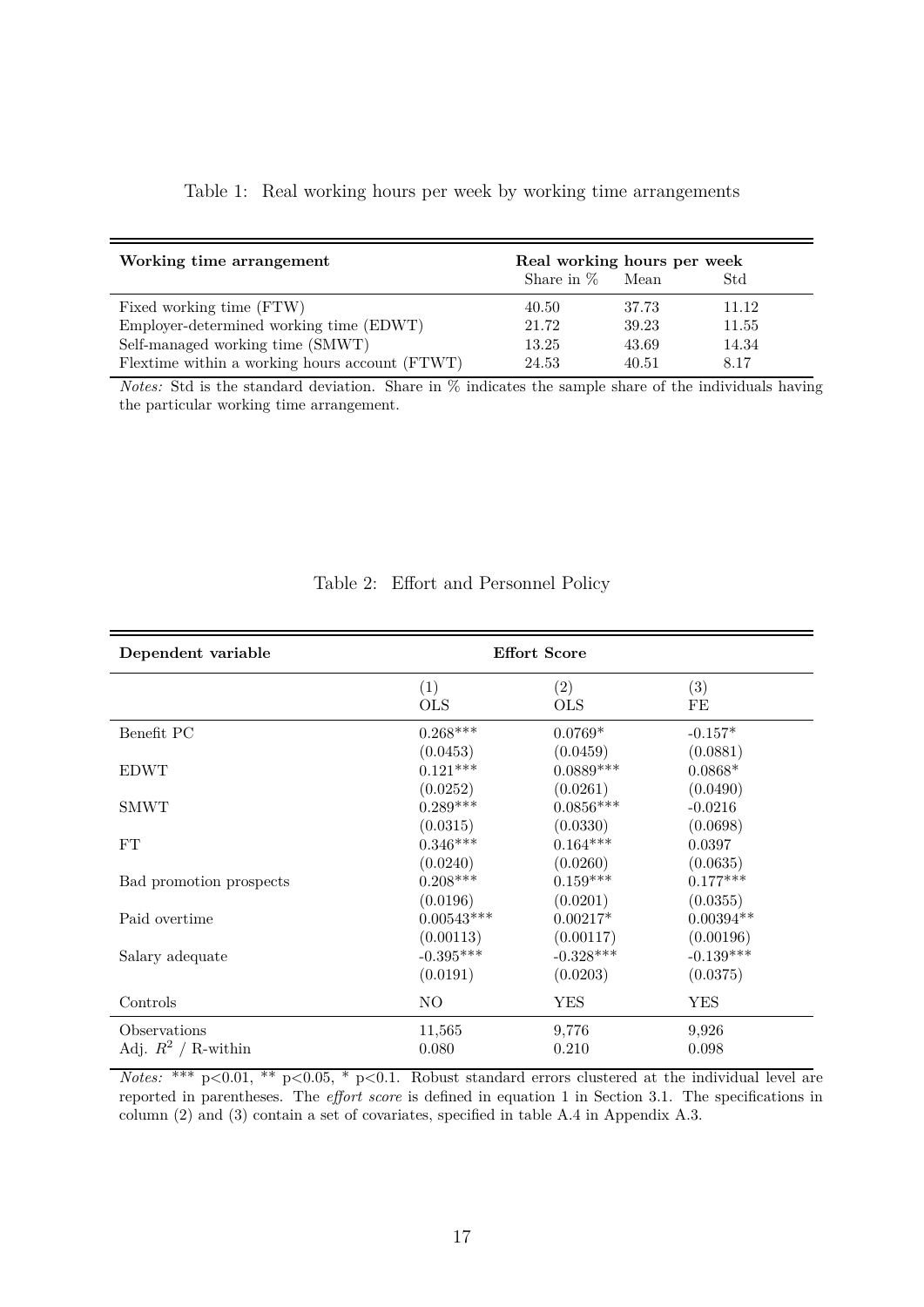# **A Appendix**

## <span id="page-18-1"></span><span id="page-18-0"></span>**A.1 Supporting evidence**

| Dependent variable      | <b>Overcommitment Score</b> |             |              |  |  |
|-------------------------|-----------------------------|-------------|--------------|--|--|
|                         | (1)                         | (2)         | (3)          |  |  |
|                         | <b>OLS</b>                  | <b>OLS</b>  | FE           |  |  |
| Benefit PC              | $0.300***$                  | $0.175***$  | 0.0569       |  |  |
|                         | (0.0465)                    | (0.0447)    | (0.0891)     |  |  |
| <b>EDWT</b>             | $0.224***$                  | $0.166***$  | $0.0904**$   |  |  |
| <b>SMWT</b>             | (0.0253)                    | (0.0258)    | (0.0449)     |  |  |
|                         | $0.356***$                  | $0.186***$  | 0.0131       |  |  |
| FT                      | (0.0318)                    | (0.0330)    | (0.0647)     |  |  |
|                         | $0.151***$                  | $0.0481*$   | $-0.0153$    |  |  |
| Bad promotion prospects | (0.0241)                    | (0.0258)    | (0.0557)     |  |  |
|                         | $0.0893***$                 | $-0.00752$  | $0.0614*$    |  |  |
| Paid overtime           | (0.0199)                    | (0.0202)    | (0.0339)     |  |  |
|                         | $0.00348^{***}\,$           | $0.00275**$ | $0.00563***$ |  |  |
| Salary adequate         | (0.00114)                   | (0.00125)   | (0.00199)    |  |  |
|                         | $-0.331***$                 | $-0.210***$ | $-0.118***$  |  |  |
| Controls                | (0.0191)                    | (0.0202)    | (0.0344)     |  |  |
|                         | NO                          | <b>YES</b>  | <b>YES</b>   |  |  |
| Observations            | 11,539                      | 9,749       | 9,897        |  |  |
| Adj. $R^2$ / R-within   | 0.054                       | 0.207       | 0.096        |  |  |

Table A.1: Overcommitment and Personnel Policy

*Notes:* \*\*\* p<0.01, \*\* p<0.05, \* p<0.1. Robust standard errors clustered at the individual level are reported in parentheses. The *overcommitment score* is defined equation in [2](#page-5-0) in Section [3.1.](#page-4-2) The specifications in columns (2)-(3) contain a set of covariates, specified in table [A.4](#page-23-0) in Appendix [A.3.](#page-23-1)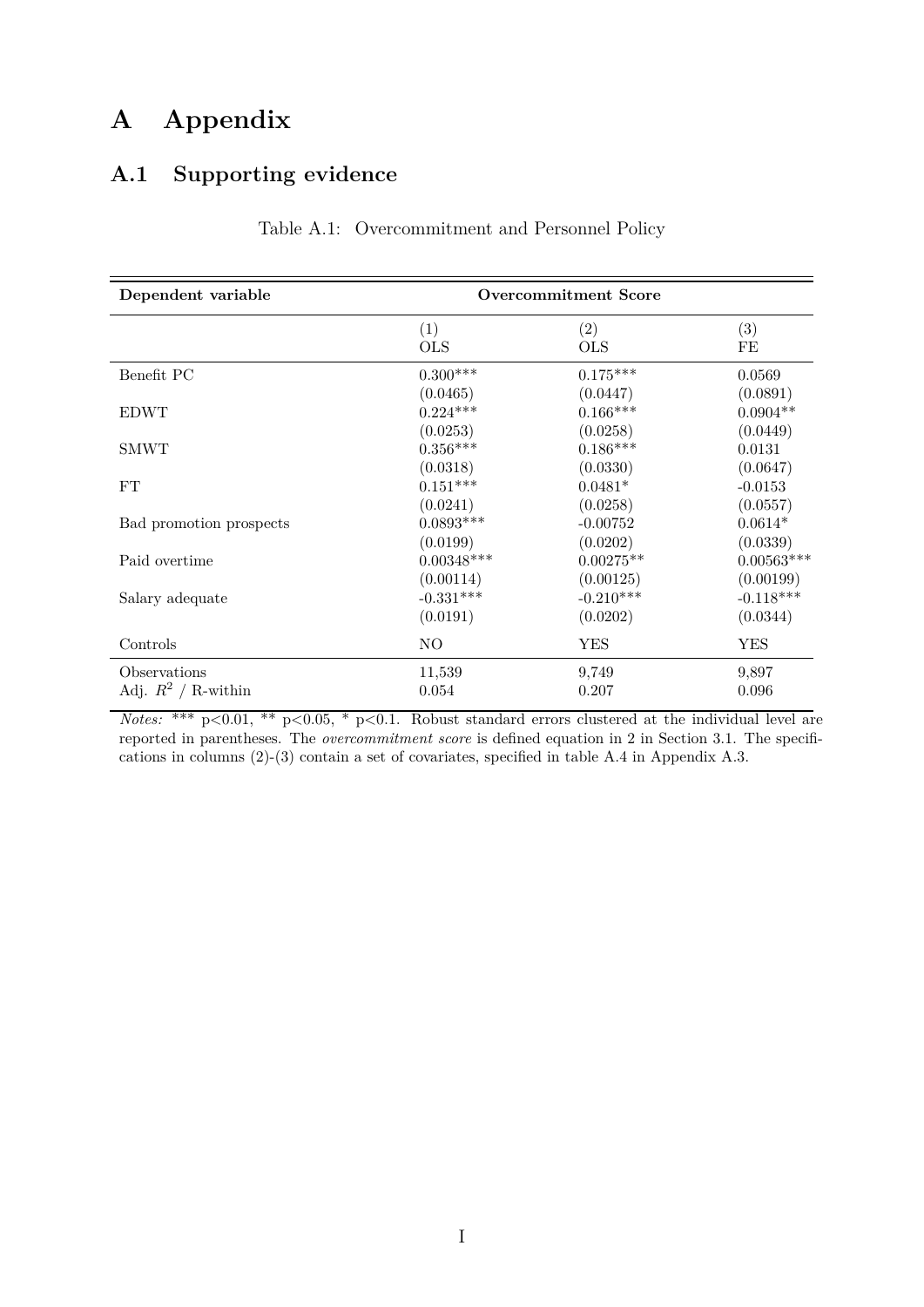<span id="page-19-0"></span>

| Dependent variable      | <b>Effort Score</b> |             |
|-------------------------|---------------------|-------------|
|                         | (1)                 | (2)         |
|                         | <b>OLS</b>          | <b>OLS</b>  |
| Benefit PC              | $0.261***$          | 0.0968      |
|                         | (0.0608)            | (0.0631)    |
| <b>EDWT</b>             | $0.143***$          | $0.0866**$  |
|                         | (0.0357)            | (0.0365)    |
| <b>SMWT</b>             | $0.241***$          | 0.0686      |
|                         | (0.0433)            | (0.0449)    |
| ${\rm FT}$              | $0.315***$          | $0.156***$  |
|                         | (0.0340)            | (0.0360)    |
| Performance appraisals  | $0.205***$          | $0.0982***$ |
|                         | (0.0279)            | (0.0302)    |
| Bad promotion prospects | $0.222***$          | $0.172***$  |
|                         | (0.0279)            | (0.0287)    |
| Paid overtime           | $0.00493***$        | 0.00152     |
|                         | (0.00165)           | (0.00162)   |
| Salary adequate         | $-0.436***$         | $-0.355***$ |
|                         | (0.0272)            | (0.0291)    |
| Controls                | NO                  | <b>YES</b>  |
| Observations            | 5,177               | 4,428       |
| Adj. $R^2$              | 0.103               | 0.245       |

### Table A.2: Effort and Personnel Policy (Cross Section)

*Notes:* \*\*\* p*<*0.01, \*\* p*<*0.05, \* p*<*0.1. Robust standard errors are reported in parentheses. The *effort score* is defined in equation [1](#page-4-0) in Section [3.1.](#page-4-2) The specification in column (2) contains a set of covariates, specified in table [A.4](#page-23-0) in Appendix [A.3.](#page-23-1)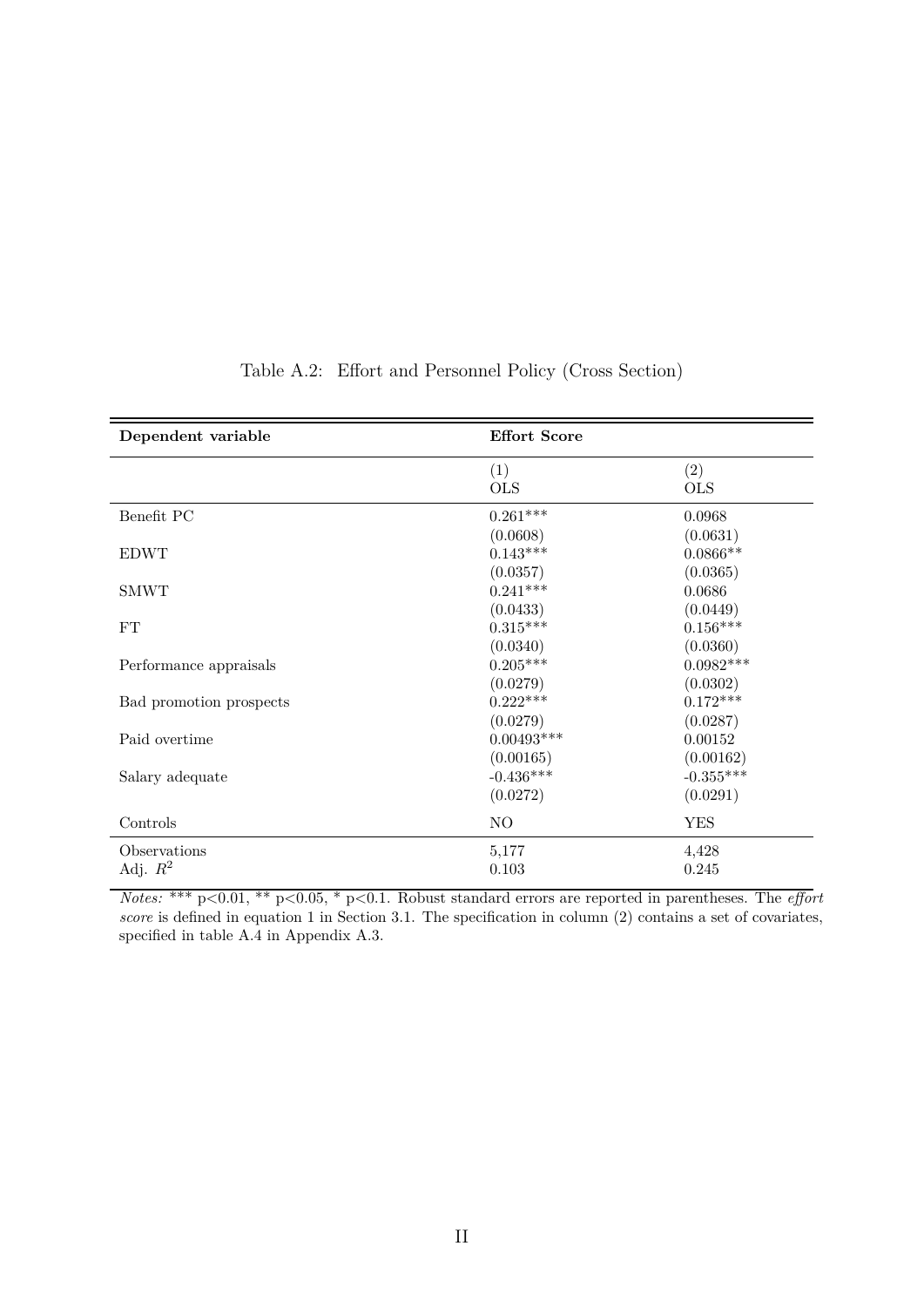| Dependent variable         | <b>Overcommitment Score</b>          |                                      |  |
|----------------------------|--------------------------------------|--------------------------------------|--|
|                            | (1)<br><b>OLS</b>                    | (2)<br><b>OLS</b>                    |  |
| Benefit PC                 | $0.347***$<br>(0.0599)               | $0.260***$<br>(0.0594)               |  |
| <b>EDWT</b>                | $0.238***$<br>(0.0353)               | $0.154***$<br>(0.0362)               |  |
| <b>SMWT</b>                | $0.359***$<br>(0.0439)               | $0.221***$<br>(0.0453)               |  |
| FT                         | $0.144***$<br>(0.0339)               | 0.0423<br>(0.0360)                   |  |
| Performance appraisals     | $0.0845***$<br>(0.0280)              | $0.0539*$<br>(0.0296)                |  |
| Bad promotion prospects    | $0.119***$<br>(0.0278)               | 0.0387<br>(0.0285)                   |  |
| Paid overtime              | $0.00400***$                         | $0.00305*$                           |  |
| Salary adequate            | (0.00149)<br>$-0.368***$<br>(0.0274) | (0.00164)<br>$-0.226***$<br>(0.0290) |  |
| Controls                   | NO                                   | <b>YES</b>                           |  |
| Observations<br>Adj. $R^2$ | 5,152<br>0.071                       | 4,407<br>0.224                       |  |

### Table A.3: Overcommitment and Personnel Policy (Cross Section)

*Notes:* \*\*\* p*<*0.01, \*\* p*<*0.05, \* p*<*0.1. Robust standard errors are reported in parentheses. The *overcommitment score* is defined in equation [2](#page-5-0) in Section [3.1.](#page-4-2) The specification in column (2) contains a set of covariates, specified in table [A.4](#page-23-0) in Appendix [A.3.](#page-23-1)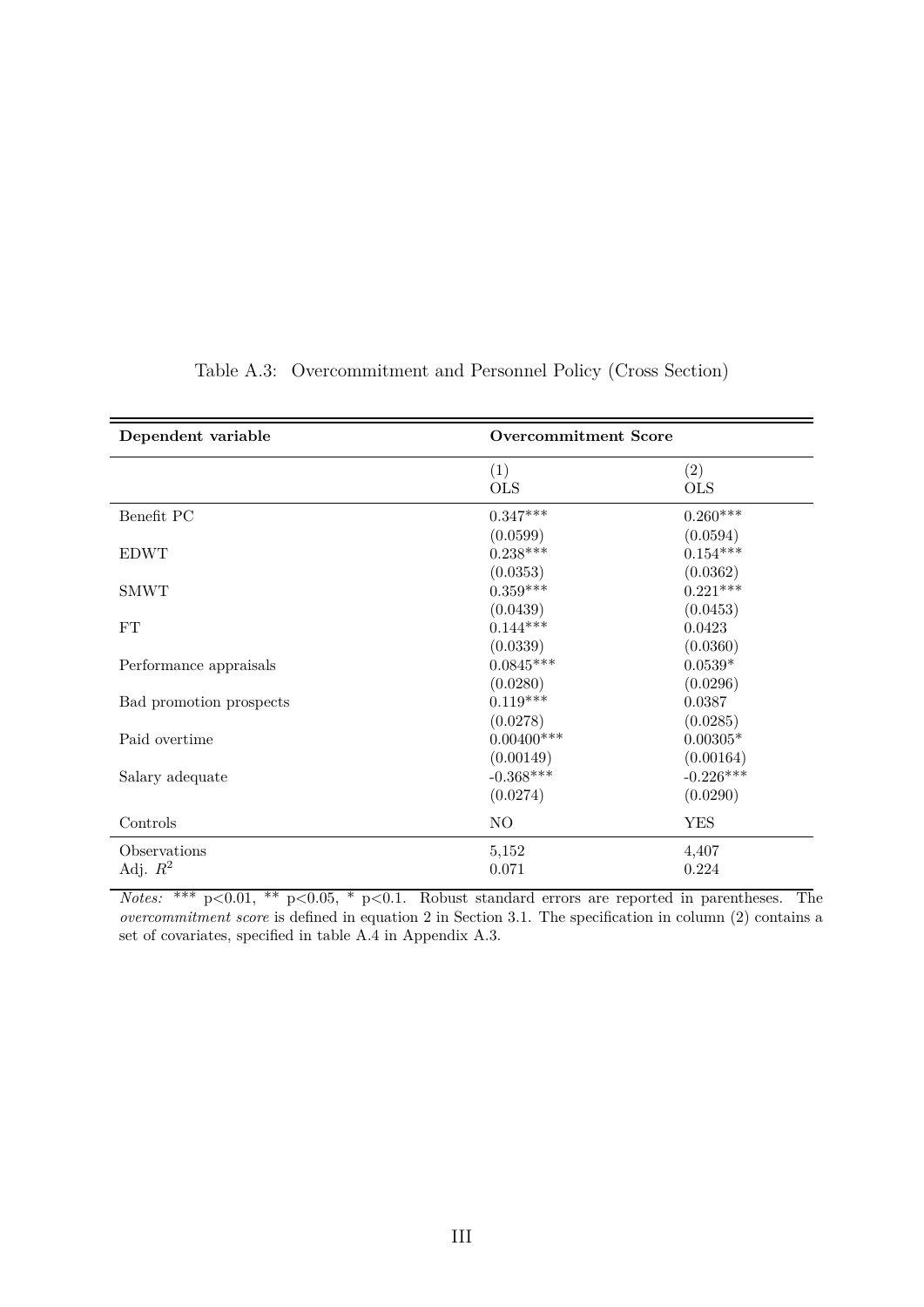## <span id="page-21-0"></span>**A.2 The Effort-Reward Imbalance (ERI) questionnaire in the SOEP**

In the following is the shortened ERI questionnaire implemented in the SOEP (version  $2011$ <sup>[12](#page-21-1)</sup>. The original German wording of the questions/statements in brackets.

Please indicate whether each point applies to you and, if so, how much of a burden it is for you. (Bitte geben Sie an, ob der jeweilige Punkt bei Ihnen zutrifft und, falls ja, wie stark Sie das belastet.)

Note, items marked with **(reversed coding)** mean that the first stage question is asked in a reversed way, i.e., '... and, if not, how much of a burden it is for you.'

### Effort

- 1. I have constant time pressure due to a heavy workload. (Aufgrund des hohen Arbeitsaufkommens besteht häufig großer Zeitdruck.)
- 2. I have many interruptions and disturbances while performing my job. (Bei meiner Arbeit werde ich häufig unterbrochen und gestört.)
- 3. Over the past few years, my job has become more and more demanding. (Im Laufe der letzten beiden Jahre ist meine Arbeit immer mehr geworden.)

#### Reward

- 1. I receive the respect I deserve from my superior. (Ich erhalte von meinen Vorgesetzten die Anerkennung, die ich verdiene.) **(reversed coding)**
- 2. My job promotion prospects are poor. (Die Aufstiegschancen in meinem Betrieb sind schlecht.)
- 3. I have experienced or I expect to experience an undesirable change in my work situation. (Ich erfahre - oder erwarte - eine Verschlechterung meiner Arbeitssituation.)

- Version 2011, GER: [http://www.diw.de/documents/dokumentenarchiv/17/diw\\_01.c.394133.](http://www.diw.de/documents/dokumentenarchiv/17/diw_01.c.394133.de/soepfrabo_personen_2011.pdf) [de/soepfrabo\\_personen\\_2011.pdf](http://www.diw.de/documents/dokumentenarchiv/17/diw_01.c.394133.de/soepfrabo_personen_2011.pdf), Q58-60
- Version 2011, EN: [http://www.diw.de/documents/dokumentenarchiv/17/diw\\_01.c.394180.](http://www.diw.de/documents/dokumentenarchiv/17/diw_01.c.394180.de/soepfrabo_personen_2011_en.pdf) [de/soepfrabo\\_personen\\_2011\\_en.pdf](http://www.diw.de/documents/dokumentenarchiv/17/diw_01.c.394180.de/soepfrabo_personen_2011_en.pdf), Q58-60.

<span id="page-21-1"></span><sup>&</sup>lt;sup>12</sup>The original questionnaires and their translations into English can be retrieved online:

<sup>-</sup> Version 2006, GER: [http://www.diw.de/documents/dokumentenarchiv/17/diw\\_01.c.44391.](http://www.diw.de/documents/dokumentenarchiv/17/diw_01.c.44391.de/personen_2006.pdf) [de/personen\\_2006.pdf](http://www.diw.de/documents/dokumentenarchiv/17/diw_01.c.44391.de/personen_2006.pdf), Q42, Q43a,b

<sup>-</sup> Version 2006, EN: [http://www.diw.de/documents/dokumentenarchiv/17/diw\\_01.c.44392.de/](http://www.diw.de/documents/dokumentenarchiv/17/diw_01.c.44392.de/personen_en_2006.pdf) [personen\\_en\\_2006.pdf](http://www.diw.de/documents/dokumentenarchiv/17/diw_01.c.44392.de/personen_en_2006.pdf) Q42, Q43a,b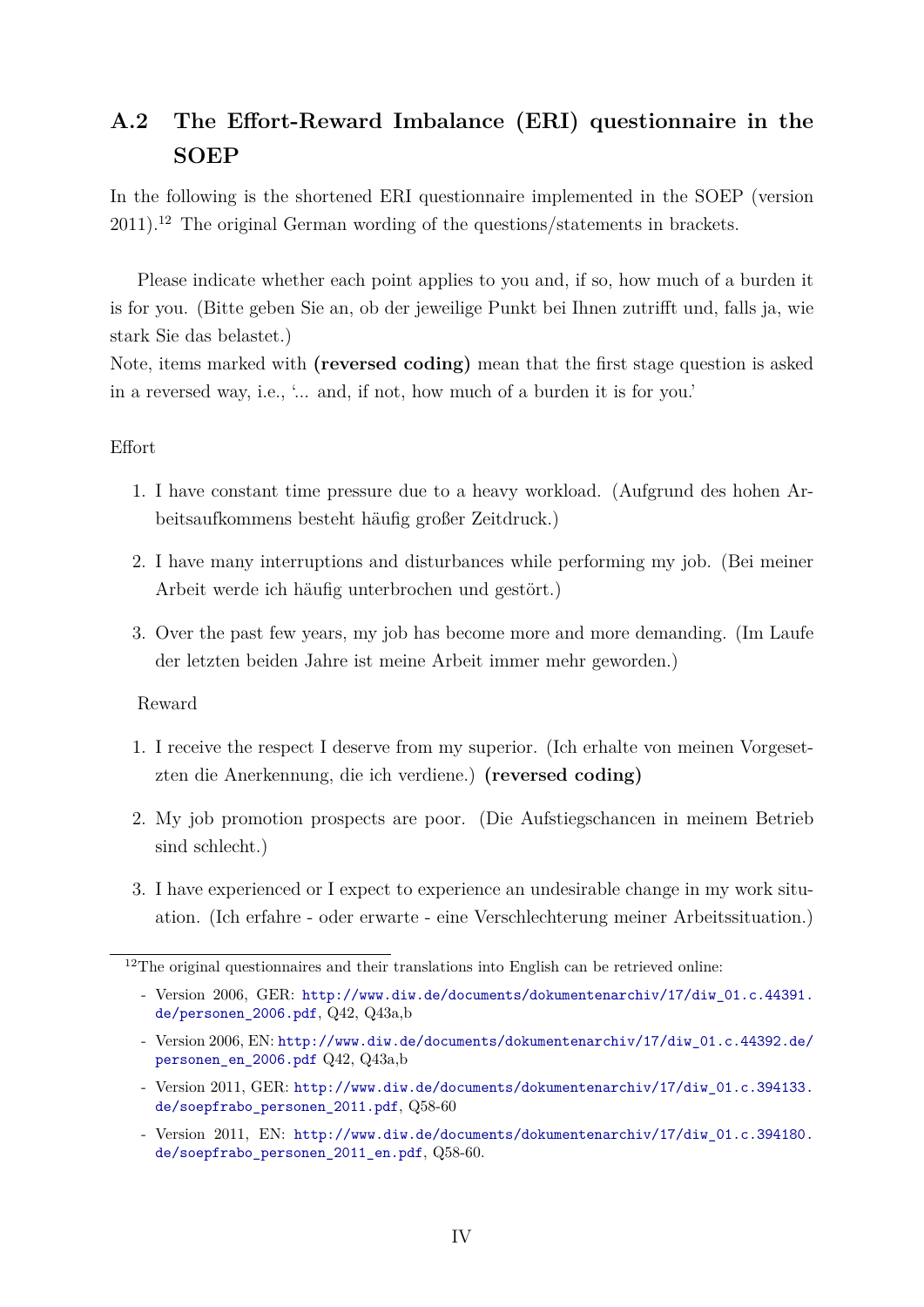- 4. My job security is poor. (Mein eigener Arbeitsplatz ist gefährdet.)
- 5. Considering all my efforts and achievements, I receive the respect and prestige I deserve at work. (Wenn ich an all die erbrachten Leistungen und Anstrengungen denke, halte ich die erfahrene Anerkennung für angemessen.) **(reversed coding)**
- 6. Considering all my efforts and achievements, my job promotion prospects are adequate. (Wenn ich an all die erbrachten Leistungen und Anstrengungen denke, halte ich meine persönlichen Chancen des beruflichen Fortkommens für angemessen.) **(reversed coding)**
- 7. Considering all my efforts and achievements, my salary / income is adequate. (Wenn ich an all die erbrachten Leistungen denke, halte ich mein Gehalt / meinen Lohn für angemessen.) **(reversed coding)**

Scale for Effort and Reward items:

- First stage: **1** ('Yes'/'Ja') **2** ('No'/'Nein')
- Second stage: **1** ('not at all'/'gar nicht') **4** ('very heavily'/'sehr stark')

Please indicate to what degree you agree with the following statements (Bitte geben Sie an, in welchem Masse Sie den folgenden Aussagen zustimmen):

#### Overcommitment

- 1. At work, I easily get into time pressure. (Beim Arbeiten komme ich leicht in Zeitdruck.)
- 2. I often am already thinking about work-related problems when I wake up. (Es passiert mir oft, dass ich schon beim Aufwachen an Arbeitsprobleme denke.)
- 3. When I get home, it is easy to switch off from thinking about work. (Wenn ich nach Hause komme, fällt mir das Abschalten von der Arbeit sehr leicht.)
- 4. Those closest to me say I sacrifice too much for my career. (Diejenigen, die mir am nächsten stehen sagen, dass ich mich für meinen Beruf zu sehr aufopfere.)
- 5. Work seldom lets go of me; it stays in my head all evening. (Die Arbeit lässt mich selten los, das geht mir abends im Kopf rum.)
- 6. If I put off something that needs to be done that day, I can't sleep at night. (Wenn ich etwas verschiebe, was ich eigentlich heute tun müsste, kann ich nachts nicht schlafen.)

Scale for Overcommitment items:

- **1** ('not at all'/'gar nicht') - **4** ('very heavily'/'sehr stark')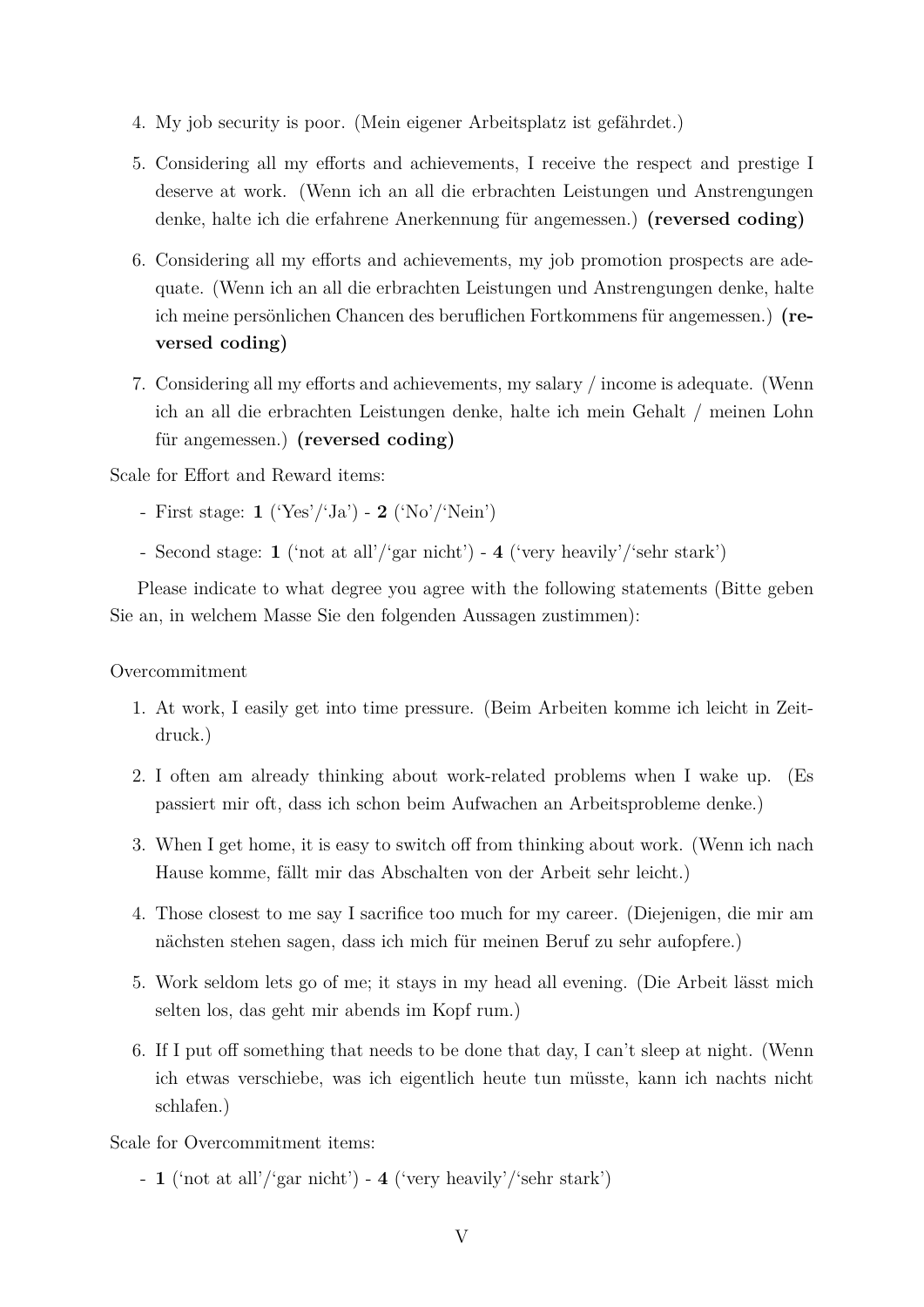# <span id="page-23-1"></span><span id="page-23-0"></span>**A.3 Summary Statistics**

| Variable                                          | Definition                                                                                                                                                                                                            | ${\bf N}$ | Mean             | Std          | Min-Max   |
|---------------------------------------------------|-----------------------------------------------------------------------------------------------------------------------------------------------------------------------------------------------------------------------|-----------|------------------|--------------|-----------|
| Dependent variables                               |                                                                                                                                                                                                                       |           |                  |              |           |
| Effort Score                                      | Standardized score of three effort items of the<br>ERI questionnaire (Appendix A.2)                                                                                                                                   | 18160     | $\boldsymbol{0}$ | 1            | $-1-2$    |
| Overcommitment Score                              | Standardized score of six overcommitment<br>items of the ERI questionnaire (see Appendix<br>(A.2)                                                                                                                     | 18227     | $\boldsymbol{0}$ | $\mathbf{1}$ | $-2 - 3$  |
| Main explanatory variables                        |                                                                                                                                                                                                                       |           |                  |              |           |
| Benefit PC                                        | Dummy variable, 1 if individual receives a<br>computer/laptop for personal use                                                                                                                                        | 15101     | 0.04             | 0.2          | $0 - 1$   |
| Employer-determined<br>working time (EDWT)        | Dummy variable, 1 if individual faces flexible<br>working hours determined by employer (ref-<br>erence group: fixed working time)                                                                                     | 13838     | 0.22             | 0.41         | $0 - 1$   |
| Self-managed<br>working<br>time (SMWT)            | Dummy variable, 1 if individual has exten-<br>sive decision-making authority in terms of<br>scheduling individual working hours (refer-<br>ence group: fixed working time)                                            | 13838     | 0.13             | 0.34         | $0 - 1$   |
| Flextime within a wor-<br>king hours account (FT) | Dummy variable, 1 if individual is allowed to<br>vary daily working hours, where daily atten-<br>dance is restricted to a defined time inter-<br>val (working hours account) (reference group:<br>fixed working time) | 13838     | 0.24             | 0.43         | $0 - 1$   |
| Salary adequate                                   | Dummy variable, 1 if individual considers his<br>salary adequate given his efforts and achieve-<br>ments (reference group: not adequate; item 7<br>(reward) of the ERI questionnaire, Appendix<br>(A.2)               | 18297     | 0.49             | 0.5          | $0 - 1$   |
| Performance appraisals                            | Dummy variable, 1 if individual's perfor-<br>mance is regularly assessed by a superior                                                                                                                                | 7063      | 0.38             | 0.49         | $0 - 1$   |
| Overtime paid                                     | Number of paid overtime hours last month                                                                                                                                                                              | 17684     | 2.37             | 8.68         | $0 - 99$  |
| Bad promotion<br>pros-<br>pects                   | Dummy variable, 1 if individual perceives his<br>promotion prospects as bad (item 2 (reward)<br>of the ERI questionnaire, Appendix A.2)                                                                               | 18073     | 0.64             | 0.48         | $0 - 1$   |
| Control variables                                 |                                                                                                                                                                                                                       |           |                  |              |           |
| Male                                              | Dummy variable, 1 if individual is male                                                                                                                                                                               | 18616     | $0.52\,$         | 0.5          | $0 - 1$   |
| Age                                               | Age of individual                                                                                                                                                                                                     | 18616     | 43.8             | 10.72        | $18 - 65$ |
| Age squared                                       | Age of individual squared and divided by 100                                                                                                                                                                          | 18616     | 20.33            | 9.24         | $3 - 42$  |
| Foreign nationality                               | Dummy variable, 1 if individual is of non-<br>German nationality                                                                                                                                                      | 18616     | 0.06             | 0.23         | $0 - 1$   |

Table A.4: Definition and descriptive statistics of the variables

*Continued on next page...*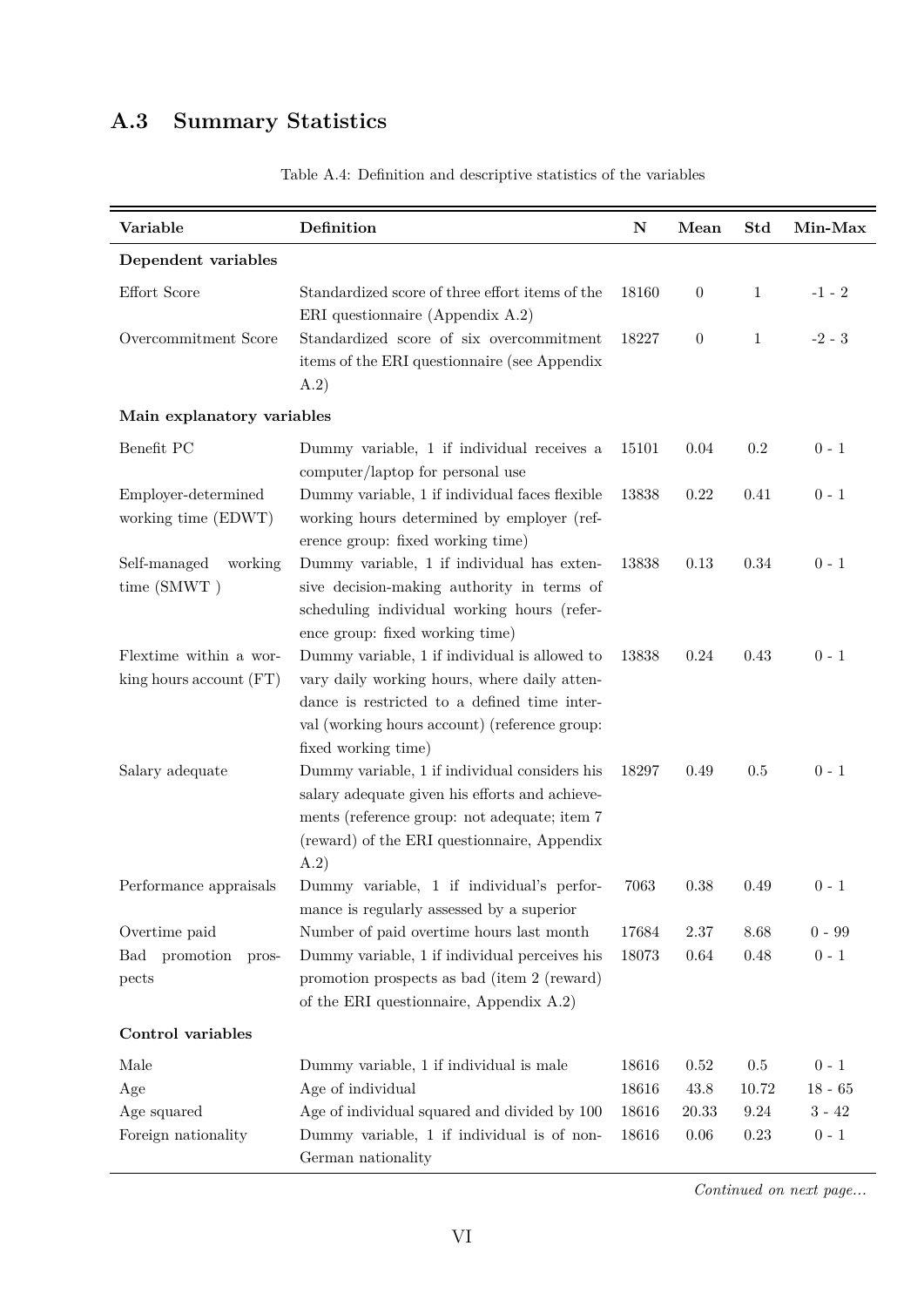*... table A.4 continued*

| Variable                 | Definition                                                                          | ${\bf N}$ | Mean      | Std      | Min-Max    |
|--------------------------|-------------------------------------------------------------------------------------|-----------|-----------|----------|------------|
| Schooling                | Years of schooling                                                                  | 18134     | 12.78     | 2.72     | $7 - 18$   |
| Living with partner      | Dummy variable, 1 if individual has a settled                                       | 18615     | 0.77      | 0.42     | $0 - 1$    |
|                          | living partner                                                                      |           |           |          |            |
| Children aged under 16   | Dummy variable, 1 if individual has one or                                          | 18616     | 0.34      | 0.47     | $0 - 1$    |
|                          | more children aged under 16 who currently                                           |           |           |          |            |
|                          | ive in the household                                                                |           |           |          |            |
| (monthly)<br>Ln<br>gross | Natural logarithm of gross wage in the month                                        | 18616     | 7.7       | 0.65     | $6 - 12$   |
| wage)                    | before the survey                                                                   |           |           |          |            |
| Management               | Dummy variable, 1 if individual holds a man-                                        | 18372     | $0.2\,$   | 0.4      | $0 - 1$    |
| Fixed-term contract      | agement position<br>Dummy variable, 1 if individual has a fixed-                    | 17630     | 0.09      | $0.28\,$ | $0 - 1$    |
|                          | term contract                                                                       |           |           |          |            |
| Full-time employed       | Dummy variable, 1 if individual is employed                                         | 18466     | 0.75      | 0.43     | $0 - 1$    |
|                          | full-time                                                                           |           |           |          |            |
| Job tenure               | Years of individual's job tenure                                                    | 18444     | 12.22     | 10.36    | $0 - 50$   |
| Full-time experience     | Years of individual's experience in a full-time                                     | 18403     | 17.01     | 11.58    | $0 - 49$   |
|                          | job                                                                                 |           |           |          |            |
| Part-time experience     | Years of individual's experience in a part-time                                     | 18403     | 3.07      | 5.71     | $0 - 46$   |
|                          | job                                                                                 |           |           |          |            |
| Unemployment             | Years of individual's unemployment experi-                                          | 18403     | 0.52      | 1.41     | $0 - 24$   |
| experience               | ence                                                                                |           |           |          |            |
| Overwork                 | Difference between actual and desired work-                                         | 18022     | 3.89      | 8.16     | $-55 - 75$ |
|                          | ing hours per week                                                                  |           |           |          |            |
| Firm size 20-199         | Dummy variable, 1 if individual works in a                                          | 17735     | $\rm 0.3$ | $0.46\,$ | $0 - 1$    |
|                          | firm with 20 to 199 individuals (reference                                          |           |           |          |            |
|                          | group: Firm size $<20$ )                                                            |           |           |          |            |
| Firm size 200-1999       | Dummy variable, 1 if individual works in a                                          | 17735     | 0.23      | 0.42     | $0 - 1$    |
|                          | firm with 200 to 1999 individuals (reference                                        |           |           |          |            |
| Firm size $\geq 2000$    | group: Firm size $\langle 20 \rangle$<br>Dummy variable, 1 if individual works in a | 17735     | 0.25      | 0.43     | $0 - 1$    |
|                          | firm with equal or more than 2000 employees                                         |           |           |          |            |
|                          | (reference group: Firm size $\langle 20 \rangle$                                    |           |           |          |            |
| Poor job security        | Dummy variable, 1 if individual perceives job                                       | 18263     | 0.15      | 0.36     | $0 - 1$    |
|                          | security as poor (item 4 (reward) of the ERI                                        |           |           |          |            |
|                          | of the questionnaire, Appendix A.2)                                                 |           |           |          |            |
| Satisfaction with work   | Ordinal variable ranging from $0$ to $10$ that                                      | 17355     | 7         | 1.99     | $0 - 10$   |
|                          | indicates the degree of Satisfaction with the                                       |           |           |          |            |
|                          | respondent's work (0: completely unsatisfied,                                       |           |           |          |            |
|                          | 10: completely satisfied)                                                           |           |           |          |            |
| Satisfaction with house- | Ordinal variable ranging from 0 to 10 that in-                                      | 17482     | 6.61      | 2.09     | $0 - 10$   |
| hold income              | dicates the degree of Satisfaction with the re-                                     |           |           |          |            |
|                          | spondent's household income (0: completely                                          |           |           |          |            |
|                          | unsatisfied, 10: completely satisfied)                                              |           |           |          |            |

*Continued on next page...*